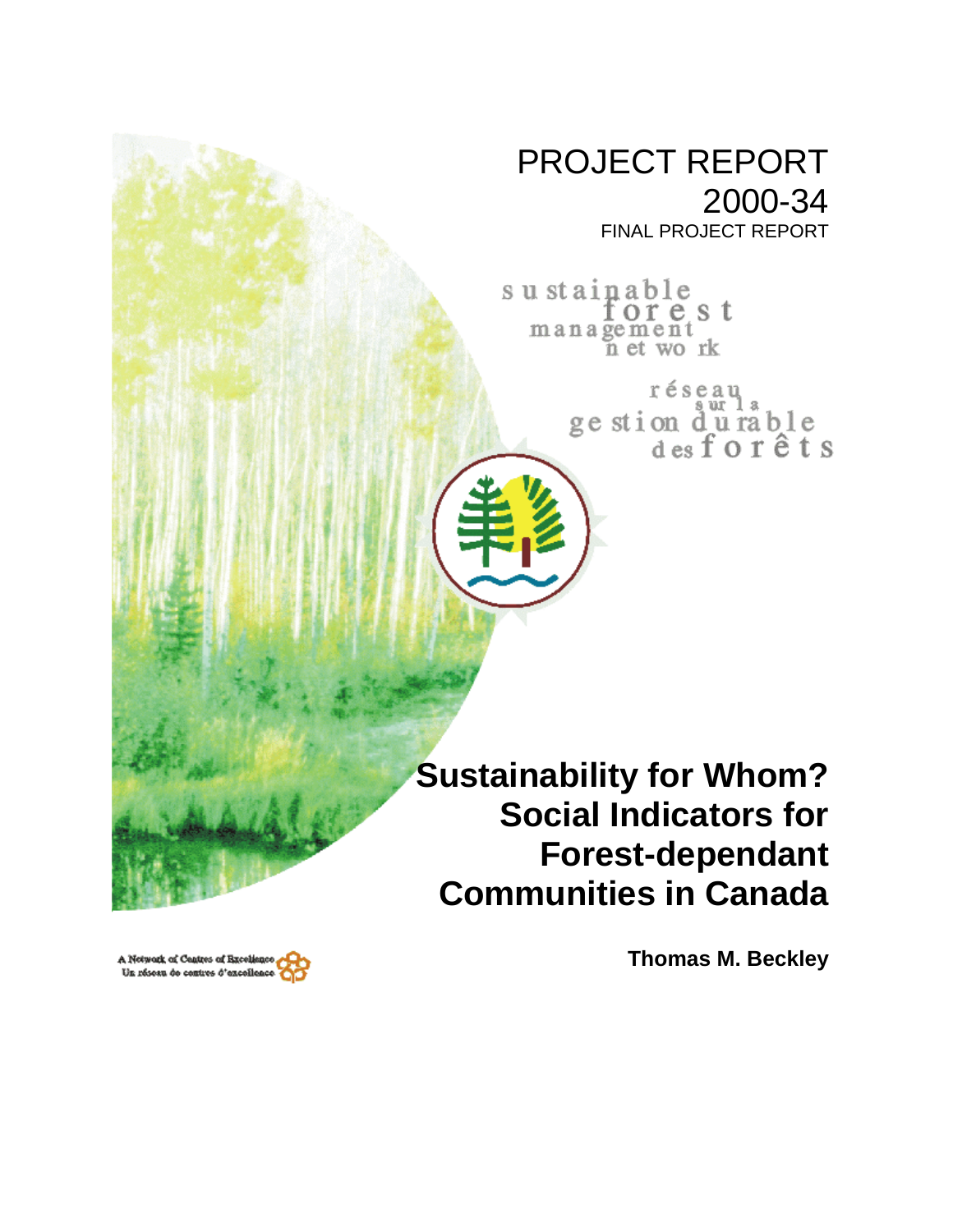For copies of this or other SFM publications contact:

Sustainable Forest Management Network G208 Biological Sciences Building University of Alberta Edmonton, Alberta, T6G 2E9 Ph: (780) 492 6659 Fax: (780) 492 8160 http://www.ualberta.ca/sfm/

ISBN 1-55261-094-2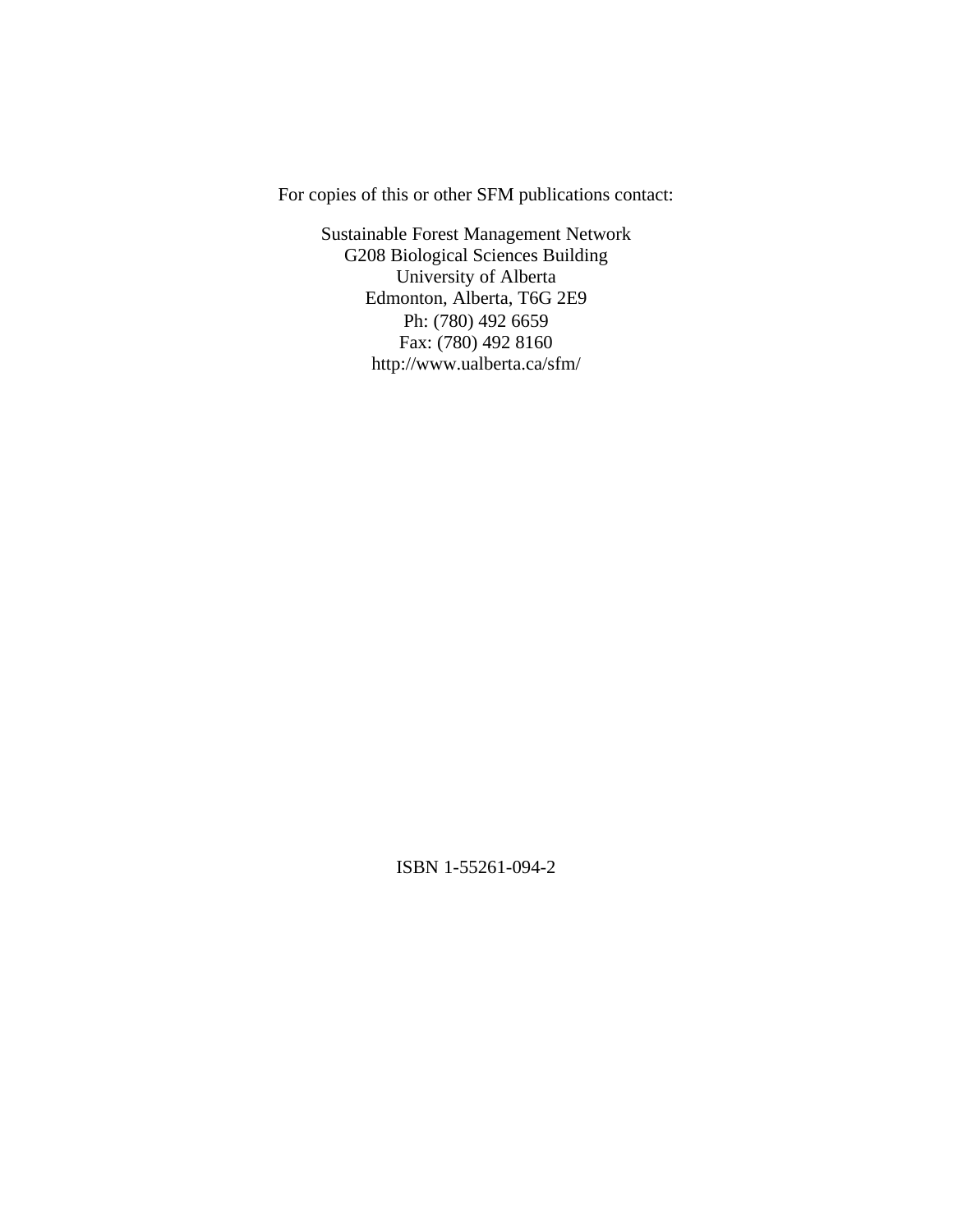# **Sustainability for Whom?: Social Indicators for Forest-dependent Communities in Canada**

by

**Thomas M. Beckley** Sustainable Forest Management Network University of Alberta, Edmonton, Alberta

**August 2000**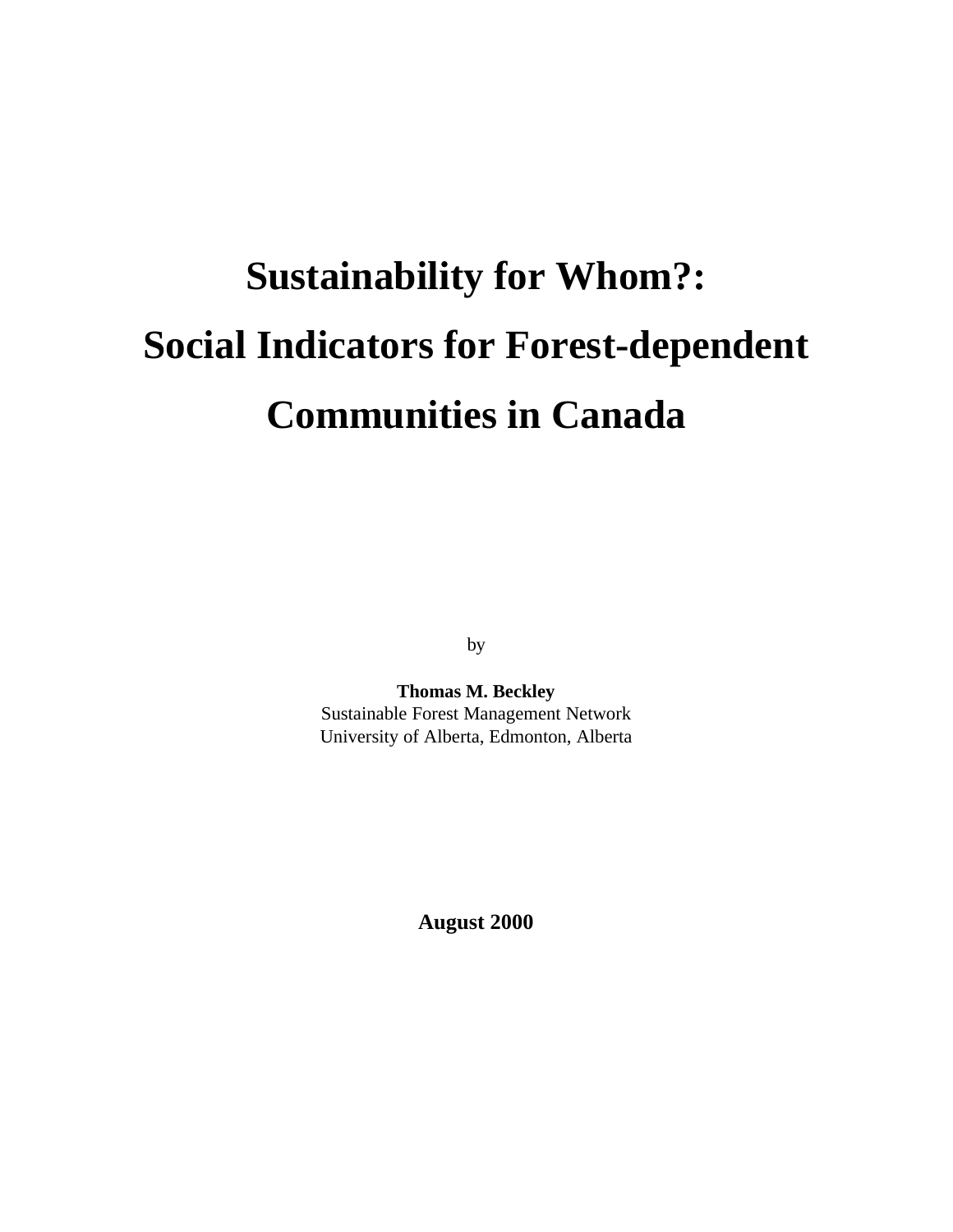#### **ABSTRACT**

Increasingly, humans are recognized as integral components of forest systems. Certainly, humans are one of the dominant sources of disturbance in forested ecosystems. This research examines the sustainability of human forest communities. A great deal of human interaction with forests has the end purpose of deriving a livelihood. This is true of human communities that rely on subsistence use of the forest, human communities that use their forests to create fiber-based products, and human communities that rely on expenditures by visitors to their local forests. This research examines all three of these community types, as well as communities that rely on a diversified mix of these activities for their economic base.

A combination of methodological tools is used in this study to elucidate what sustainability means in nine case study communities. We report quantitative data on a standard suite of community well-being indicators, but we also report qualitative data from over 450 faceto-face interviews with residents of our case study sites. This combined methodological approach represents a significant advance over static, quantitative models or strictly narrative approaches. We structure our narrative data collection around sustainability indicators that the research team chose. We recognize that it is also important to obtain local residents subjective perceptions of social and economic trends. Our face-to-face interviews are sufficiently open-ended that important local themes unrelated to our chosen indicators also emerged.

Community sustainability is a flexible concept and one that involves a significant degree of subjective interpretation. We therefore chose not to place our nine case study communities in discrete, dichotomous categories of "sustainable" and "not sustainable." Rather, we report on structural conditions that enhance sustainability (high human capital, rich natural resource endowments, etc.) and we also report on factors that create challenges to community sustainability (high poverty rates, high unemployment, high population turnover, etc.). For each case study we describe three such community sustainability "assets" and three "liabilities".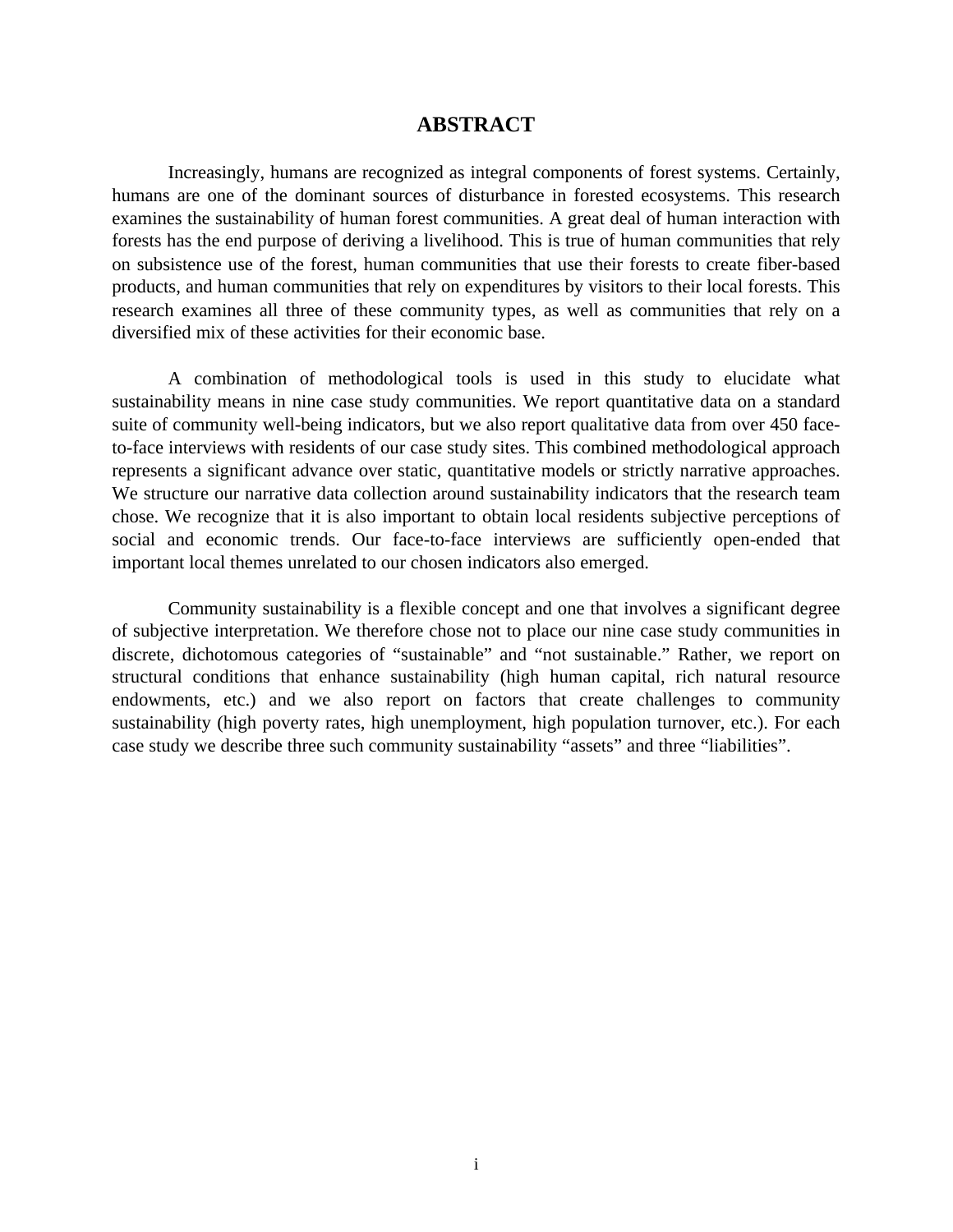## **ACKNOWLEDGEMENTS**

A number of individuals were instrumental in conducting this research and ultimately contributing to this report. Leslie Just and Tracy Burkosky compiled and organized data and conducted literature searches from the office. John Parkins, Dianne Korber, Eloise Murray, Sara Teitelbaum, Solange Nadeau, Nicole Witwicki, Michael den Otter, Brian Hirsch and Audrey Sprenger conducted the necessary field work to enable us to write up the community case studies. Sara Teitelbaum also served as project coordinator for the latter stages of the work and facilitated the creation of the final products. This work could not have been done without the cooperation of community respondents who gave generously of their time and many of whom became the friends, hosts and confidants of our field staff. Fiona Salkie from the NCE-SFM provided support, assistance and advice. As well, additional, crucial financial and institutional support was provided by the Canadian Forest Service, the Foothills Model Forest, and the Canadian Circumpolar Institute.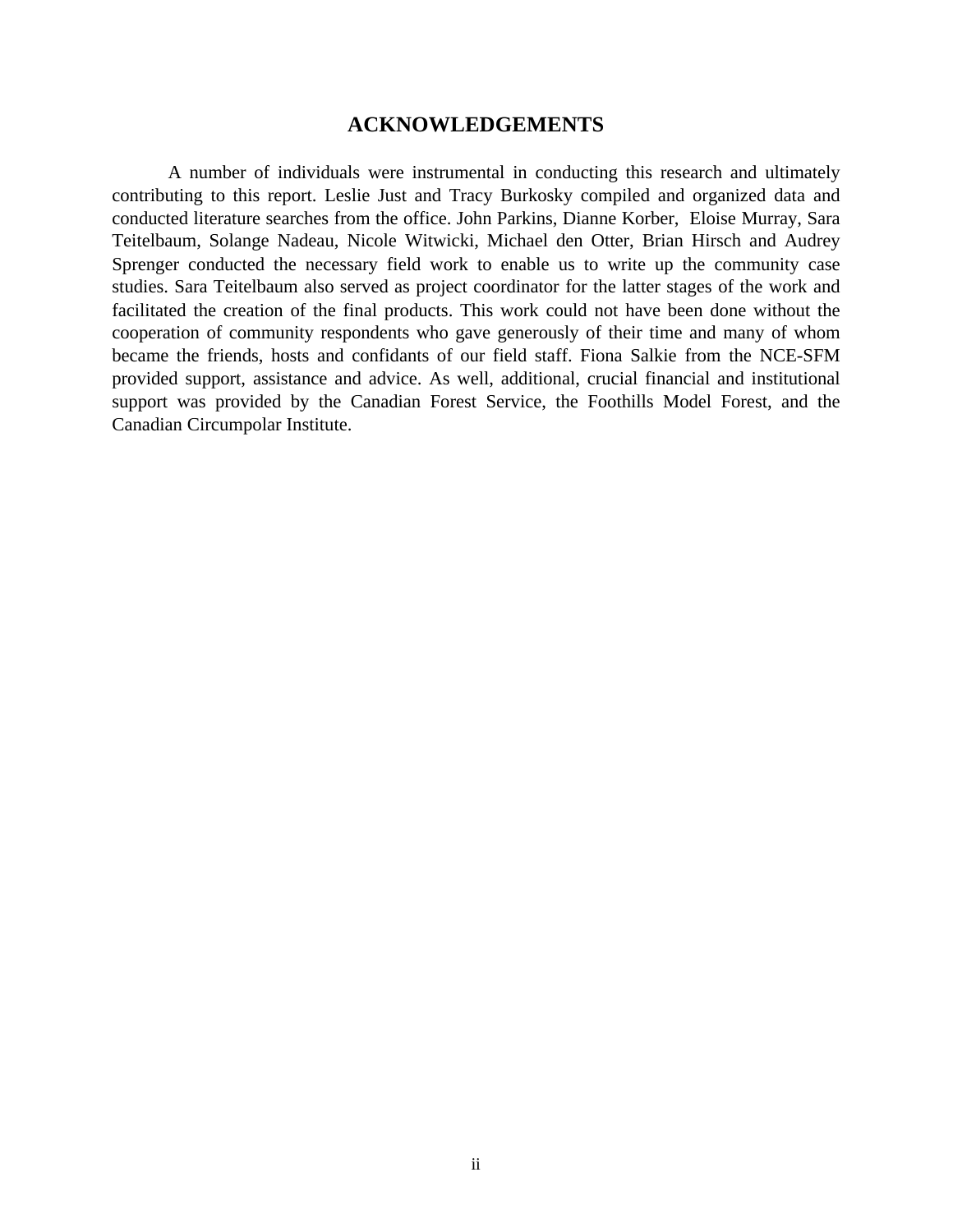#### **INTRODUCTION**

In 1987, the World Commission on Environment and Development (WCED) published Our Common Future*.* In that document, the Commission articulated a broad definition of sustainable development that has been widely adopted in policy documents and international agreements around the globe. While the speed at which governments (from local to national) have adopted the principles of the concept of sustainable development has been impressive, most scholars agree that progress toward achieving sustainability objectives "on the ground" has been less dramatic. The academic work that has followed in the decade or so since the publication of Our Common Future consists of a large number of attempts to further refine the definition of sustainability, and a smaller number of efforts to lay out frameworks for measuring and monitoring sustainability.

Sustainability means different things in different cultural contexts. It varies depending upon whether one is speaking of human systems or ecological systems. Much of the focus on sustainable development has been on environmental definitions. Others have focused on sustaining economic systems. This work takes social systems, communities specifically, as the unit of analysis and the object of interest. The research examines critical factors that contribute to or detract from the sustainability of communities. Sustainability of communities is integrally related to their adaptability (Beckley 1995). There are several examples of unsustainable communities across Canada - places such as Forest City, New Brunswick, once a thriving community of 3000 residents on the U.S./Canada border. This town's economy was based on fur tanning (using hemlock bark as a tanning agent) and it was unable to adapt or diversify its economic base when changes in technology, fashion and resource supply presented challenges to the continuation of its traditional economic means of subsistence. There are scores of similar places throughout the nation, Uranium City, Saskatchewan, Ocean City, British Columbia, Mountain Park, Alberta – resource communities whose resources played out, or whose developers pulled out, or communities that otherwise ceased to be communities and merely became place names on a map. One of the explicit goals of this project has been to document some of the less tangible and quantifiable elements or characteristics of communities that have allowed them to adapt and evolve as the larger social, political and economic contexts surrounding them have also changed.

Communities have been an analytical unit of special interest to sociologists since the inception of their discipline in the  $19<sup>th</sup>$  century. It is important, however, to recognize population sub-groups within communities. These include sub-groups based on race or ethnicity, gender, age cohort, religious affiliation and the like. Secondary data is often collected and aggregated in such a way that it is difficult determine the status of sub-groups within a given community. To deal with this problem, we have employed multiple methods in this research initiative. Quantitative data is combined with qualitative data to provide a more balanced and detailed view of a given community. We identified a few specific community sub-groups of interest that we will feature prominently in this study. Nine forest communities were examined in total. Details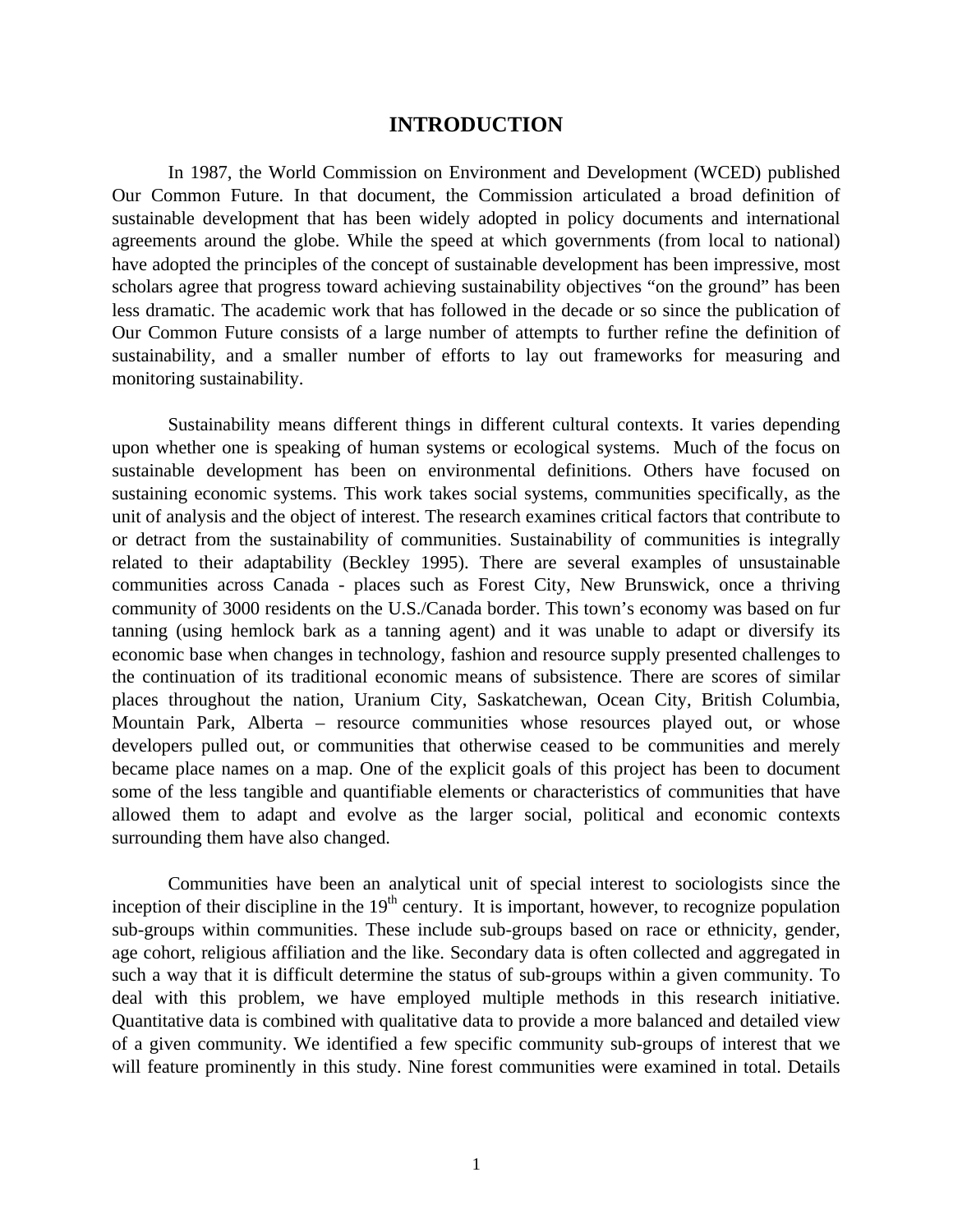of those communities and the methods employed to understand them are provided in the analysis section.

#### **Origins of the research**

In 1994 the principle investigator for this project was invited to participate in a national process to develop indicators for sustainable management and use of forests. The Canadian Council of Forest Ministers sponsored the process. This national body is comprised of representatives of each of the provincial agencies that have management responsibility for Crown forestland. This body came up with 83 indicators in total, the majority of which have to do with ecological processes and trends. Thirty-three of the indicators relate to socio-economic dimensions of sustainable forestry. One element of the program pertains to Sustainability of Forest Communities. Among the indicators selected in this element are: 1) number of communities with a significant forestry component in the economic base, 2) index of diversity of the local industrial base, 3) diversity of forest use at the community level, and 4) number of communities with stewardship or co-management responsibilities.

While the issues or themes identified in these indicators are important and are echoed in the existing literature on forest sustainability, some of the assumptions behind these indicators are not entirely clear. As well, interactions between social and economic dimensions of sustainability are not explicitly compared to ecological facets of sustainability. In some cases these indicators may be contradictory. For example, high diversity of forest use at the community level may mean that all manner of non-timber forest products are identified and actively exploited by the local population. While this may diversify the economy and be seen as a stabilizing and positive factor for communities, the harvest rates of those products and their regenerative capacity may have implications for sustainability indicators related to biodiversity. Furthermore, the group charged with selecting the indicators were not explicit in the desired direction of trend. For example, the Canadian Forest Service technical report on Criteria and Indicators does not identify whether an increase or a decrease in the number of forest-dependent communities enhances forest sustainability (Canadian Council of Forest Ministers 1997).

Some of the flaws in the indicator selection process were due to the fact that the process was initiated and managed by members of the forest policy community that had only a rudimentary understanding of social and economic aspects of sustainability. There was no attempt to do bachground research to determine what sorts of indicator frameworks already existed for examining sustainability of communities. Social indicators are statistics, collected over time that can be used to improve decision making in policy and management (Force and Machlis 1997). Most often, social indicators measure progress toward certain ends or assessment of trends toward or away from certain desired end-states. Part of the problem with CCFM indicators involves confusion between ends and means. By and large, persons in the traditional forest policy community have been interested in the sustainability of forests as the desired end, and they are interested in human communities only insofar as these may provide means toward achieving that end. Social scientists, on the other hand, are interested in the sustainability of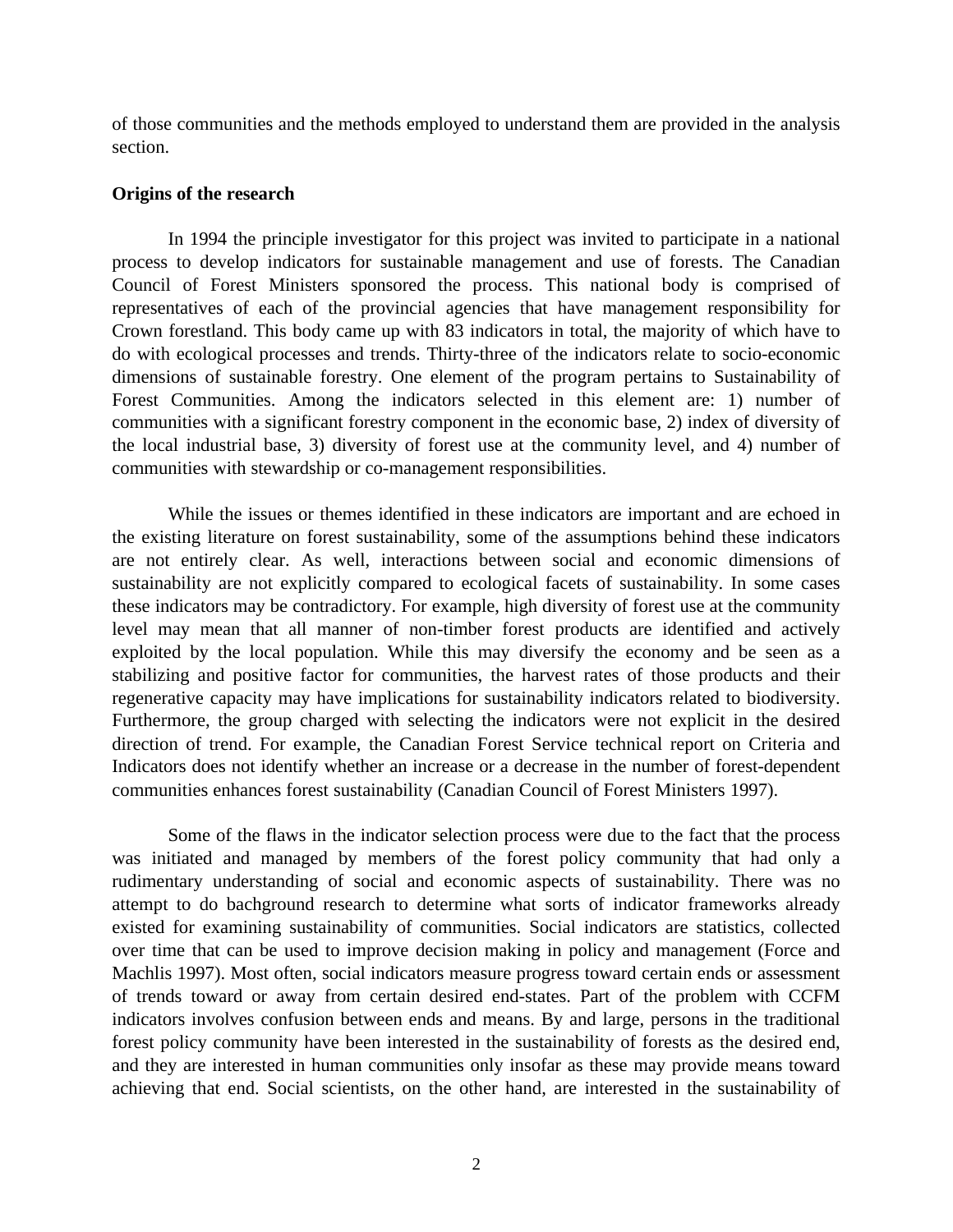social units such as communities or institutions such as the market economy, and they are interested in how forests and human uses of forests may be means toward this alternative end. This and related research efforts were largely motivated by an attempt to shed light on the substantial history of community indicators research that has been done in the past, and to present some of this information to the forest policy community in Canada.

Beckley and Burkosky (1999) review 22 initiatives that take an indicator approach to social sustainability. A large number of these are forest community studies. Others are non-forest community studies, and still others are provincial, national and international attempts to define indicators that measure progress toward sustainability for communities or other socio-political units of analysis. From this research, a number of "consensus pick" indicators emerged. A selection of these indicators form the foundation of the current study.

#### **Objectives of the research**

The "Sustainability for Whom" research program has four main objectives.

1) To determine a standard suite of indicators and measure and compare these across case study communities.

The reasons for taking an indicator approach are suggested above. In order to measure progress toward sustainability objectives, we need to establish baseline data for values that matter. We also need to determine the directions of trends that enhance sustainability. For the purposes of this report, we do this in a two-staged process, whereby we examine social and economic indicators from secondary sources first, and then obtain local subjective assessments of the indicators as well.

*1)* To expand the definition and discussion around what constitutes a forest-dependent community.

Objective number two is to widen the dialogue with regard to what constitutes a "forestdependent community." The forest policy community and researchers in forest social science have traditionally equated forest dependence with timber dependence. Beckley (1998) has articulated that humans depend upon forests in a multitude of ways. By extension, there are a number of types of forest-dependent communities. Among these are subsistence-dependent forest communities, tourism-dependent forest communities, and traditional timber-dependent forest communities. In past research, sociologists and economists have limited the scope of their work to timber-dependent communities. This is partly due to data limitations. Statistics Canada does not collect data on subsistence use of forests. Data on the tourism or visitors sector is collected in such a way that it is impossible to segregate employment attributable to business versus recreational travel, as well as local versus visitor expenditures for some services (such as restaurant meals, for example). As a result, it is impossible to create an index of tourism dependence using the same methodology traditionally employed for determining timber dependence.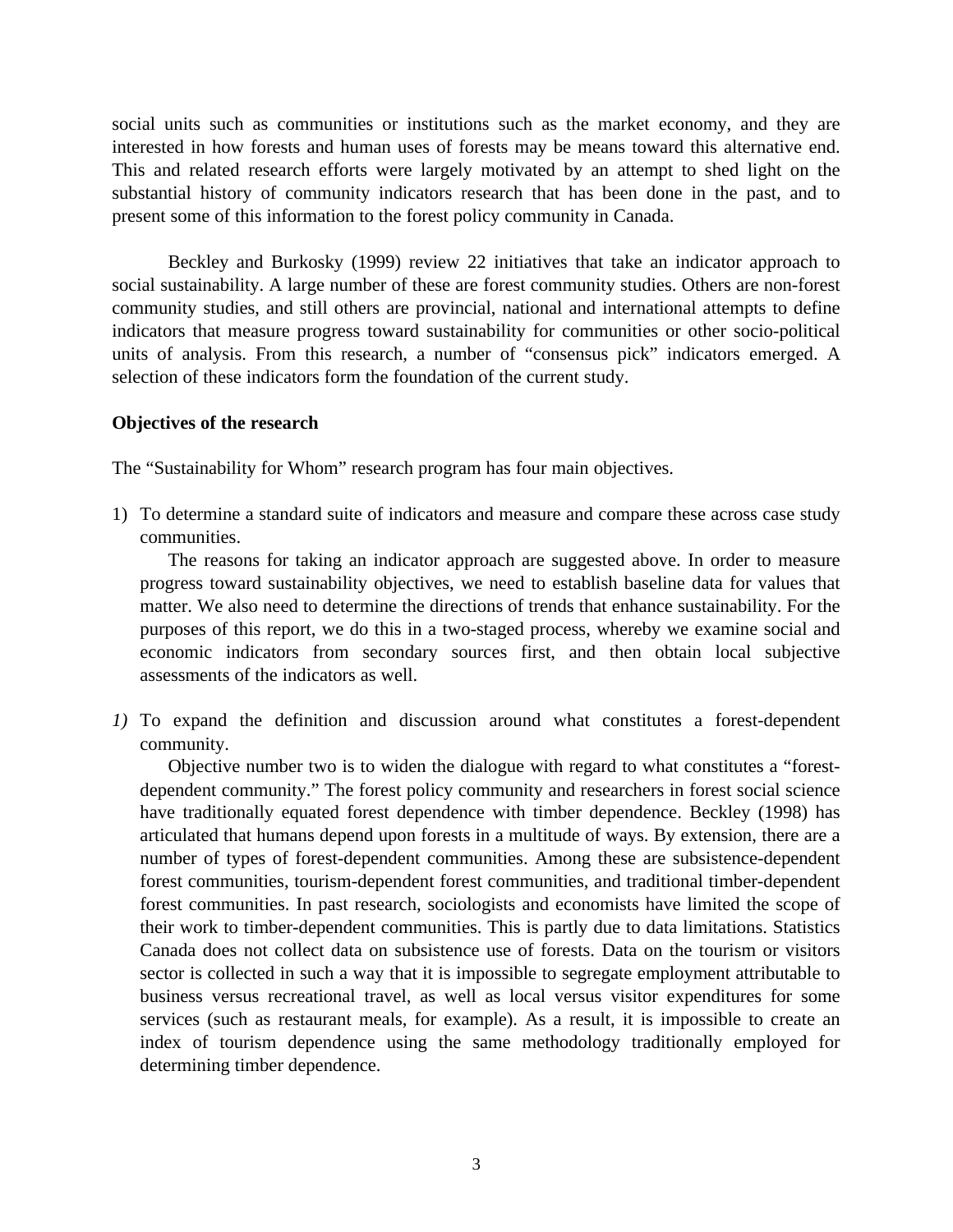*1)* To examine distributional issues in forest-dependent communities to determine how wellbeing differs among cultural, racial, generational and gendered sub-populations.

In early resource-dependent communities studies, the white males that constituted the labour force were the main group studied (Knight 1975). As resource-dependent communities became more settled and family oriented, more diversity among the community became manifest. In the late  $20<sup>th</sup>$  century a wide range of diverse forest communities exist with substantial differences between life opportunities for demographic sub-groups within communities. This work attempts to move beyond aggregate data to demonstrate the actual life chances available to and realized by the full spectrum of forest community residents.



Figure 1: A typology of human uses of forests (reprinted from Beckley 1998).

*1)* To illustrate the utility of multiple methods and multiple data sets for understanding sustainability in forest communities*.*

Objective data at the community level does a poor job of enhancing our understanding of well-being for population sub-groups. For this reason, and also to triangulate our data, we combine quantitative and qualitative data sources related to our indicators. As well, we allowed room in our face-to-face interviews for other themes and issues important to the respondents to emerge.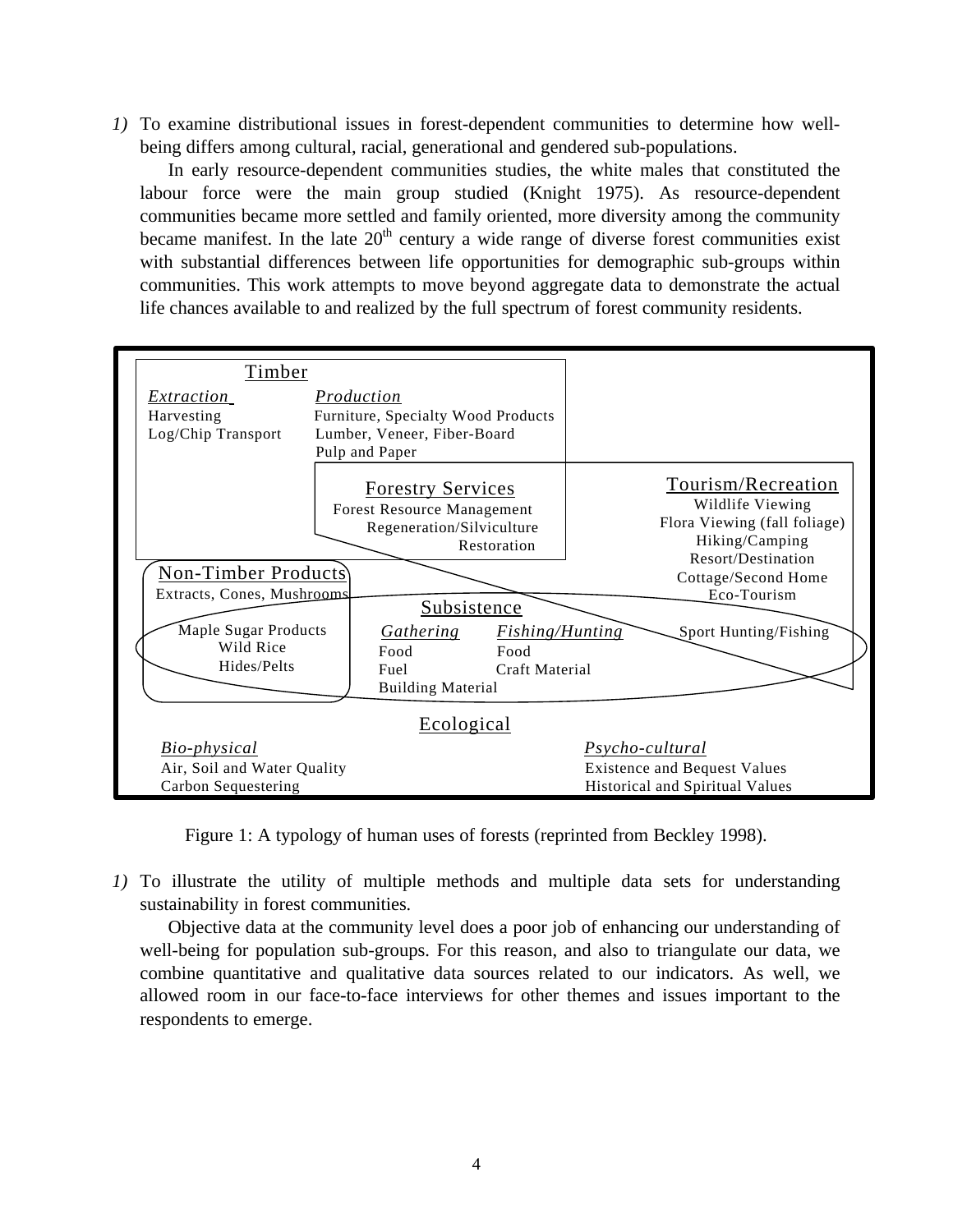#### **Methods**

This study employs two main sources of data for the analysis; secondary data from Statistics Canada census, and primary data from field work in the nine case study communities. Statistics Canada reports data in geographically based units every five years. The most commonly used unit is the Census Subdivision (CSD). In rural areas, CSDs are usually either incorporated places, such as towns, villages, or hamlets, or other officially designated geographical units, such as First Nations Reserves. Other rural land, open country as it is sometimes described, are also included in CSDs, but these are often much larger and are less likely to conform to traditional community boundaries. For the most part, CSDs may serve as proxies for communities. In some instances, this becomes problematic, such as in Queens in the present study. The local administrative unit is now the regional municipality, which encompasses many small, historically independent communities. While it would perhaps be more appropriate to focus on a few of the small hamlets within the two Queens CSDs, the way the data are reported do not allow us to do this.



Figure 2: Case study sites for "Sustainability for Whom" project.

Statistics Canada reports data on employment, population mobility, education attainment, native language, household composition, labour force participation, real estate values, age, incidence of low income, average income, and other variables. Because these data are reported with a consistent methodology, in relatively consistent geographical units, and they are reliable,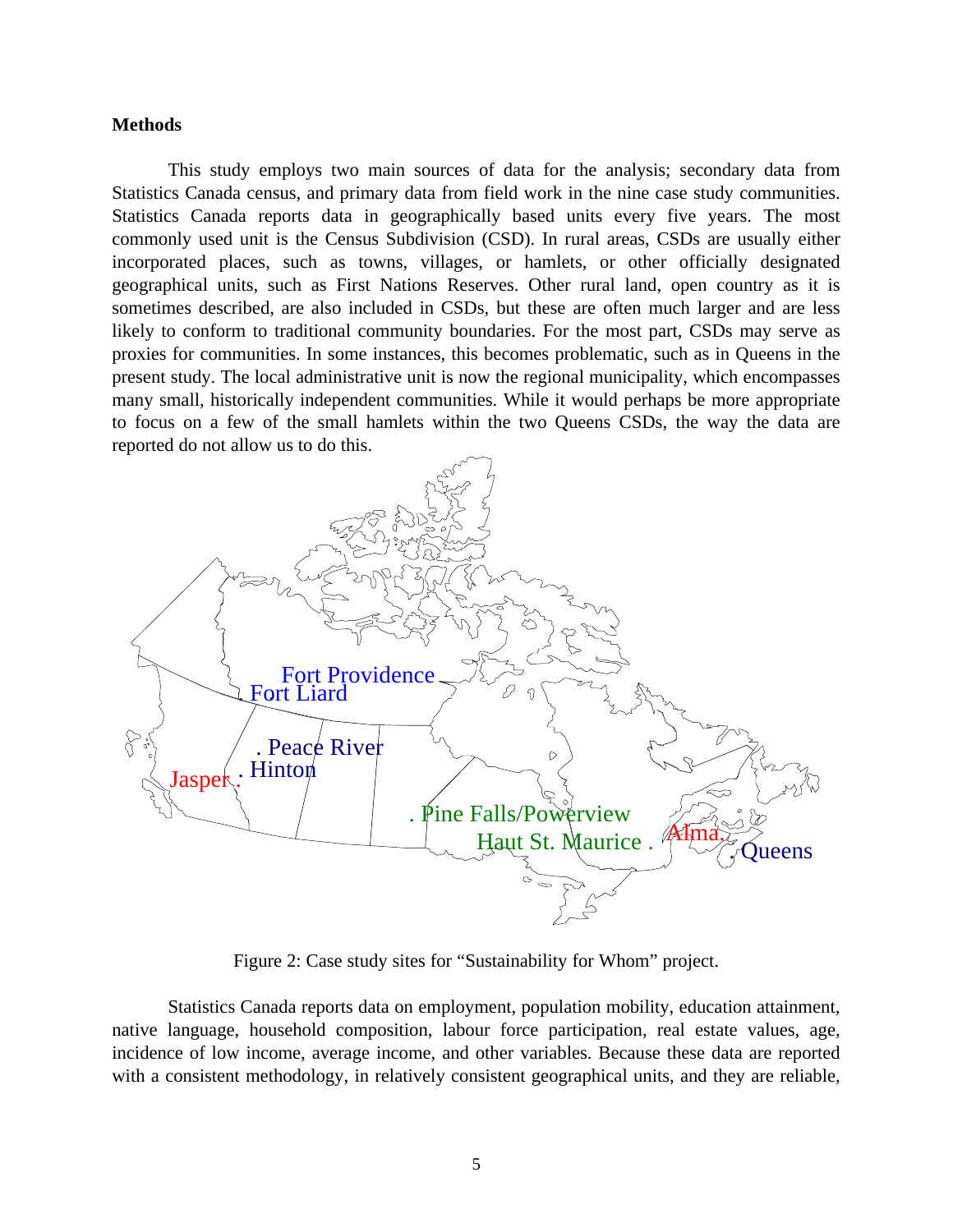inexpensive, understandable to a lay audience, and are sensitive to change, they are quite useful as indicators. The sensitivity to change and regular reporting of these data make them particularly useful for establishing baselines and reporting trends.

Primary data was also collected by the nine field site teams. In most instances (Pine Falls/Powerview, Haut St. Maurice, Alma, Queens, and Fort Providence) one individual was responsible for the field work. In the remainder of cases (Fort Liard, Peace River, Jasper, and Hinton) a team approach was employed. On average, field teams were in residence for 3 personmonths per site. During this time they were charged with conducting between 30 and 50 face-toface interviews with a broad cross section of the community. Interview respondents were selected through a snow-ball sampling method, with close attention paid to representing gender, age, racial and ethnic diversity. As well, we spoke with people in a wide cross section of class and occupational categories, including local business persons, social service workers, mill workers, trappers, homemakers, wage labourers, professionals, members of community groups, clergy, unemployed persons and others. Some community case studies were co-funded by other projects and in those places we completed more interviews than in other communities. In the end we conducted over 450 interviews with local residents in the nine case study communities. There was no standard format to the interviews. Rather, field team members were instructed to cover a range of themes, including the nature of local forest dependence, subjective assessments of our selected indicators, and questions about local perceptions of problems and issues in their community.

In addition to face-to-face interviews, field teams collected locally generated secondary data, historical data, maps, and a few conducted more formal, quantitative surveys on themes that seemed particularly relevant (youth issues in Queens, and attitudes toward forest management in Haut St. Maurice). As well, field teams engaged in participant observation and non-participant observation during their time as temporary residents of these communities. Informal interactions in stores, meetings, Legion Halls and bars, parks, community events and other daily interactions provided considerable insight into the character of the communities. Ethnographic methods of this sort provide considerable context and understanding regarding how communities function, what social divisions exist, what power structures are in evidence, and the like.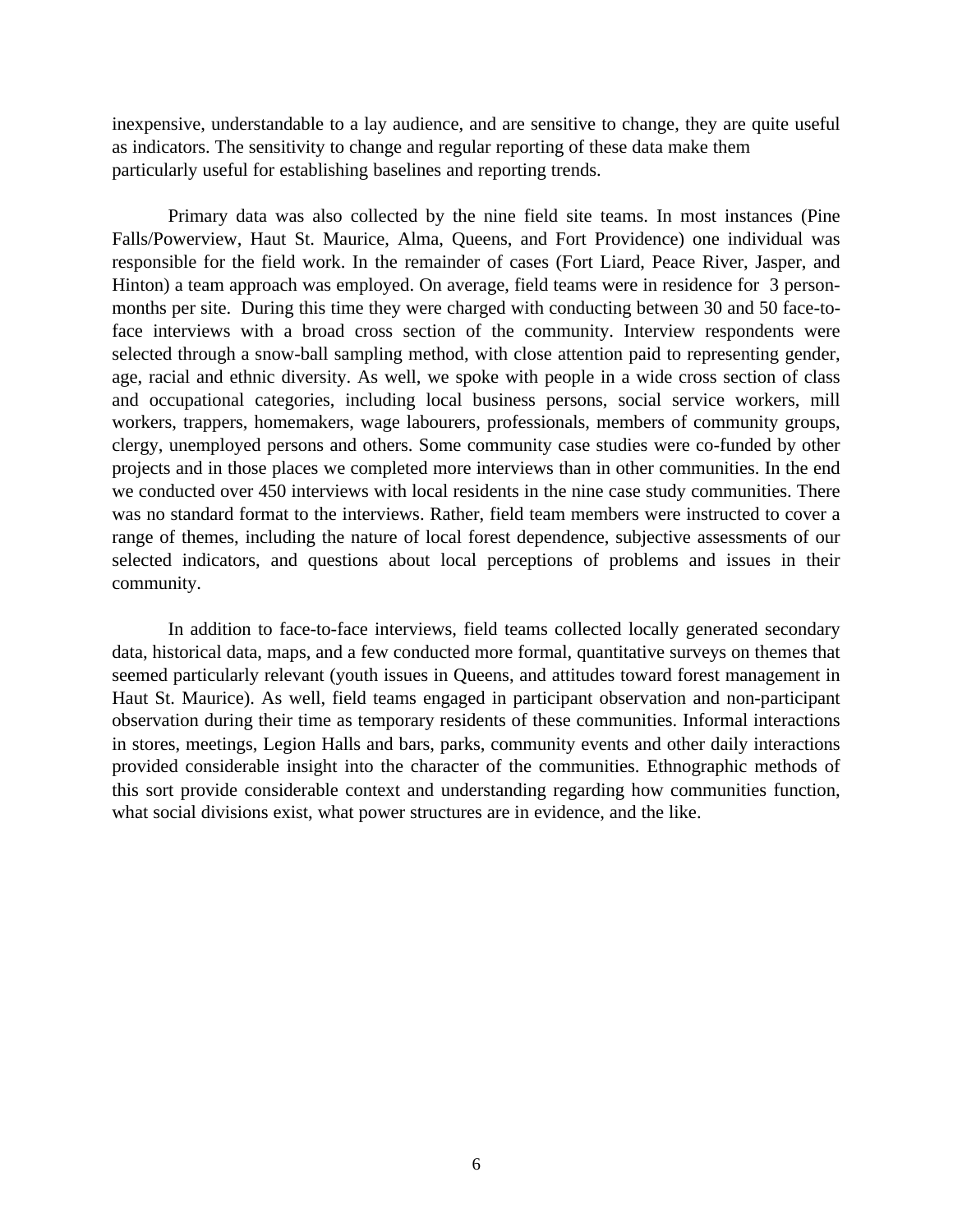#### **SUMMARY OF DATA ANALYSIS**

#### **How to look at the data**

As previously described, Statistics Canada does not collect data that allow us to create indices of subsistence-dependence or tourism-dependence the same way we can create an index of timber-dependence. This significant data limitation is partly why we use a case study approach for this research project. The data presented below, then, should be viewed as descriptive of the cases we examined. We are in no way attempting to generalize about a given community type with a sample size of two or three cases per cell. However, we are looking for patterns and differences between community types. Such differences will be noted in the text accompanying the tables in the data review to follow. Ideally, our analysis would include a statistical comparison of indicators between the 337 heavily timber-dependent communities in Canada and similar numbers of tourism, subsistence and diversified communities. Unfortunately, limitations of the census data do not allow for this sort of analysis at this time.

#### *Population/Migration*

One of the most obvious indicators of community sustainability is population change. Both rapid growth and decline can lead to challenges to community well-being. Scholars who wrote about community stability prior to the more recent literature on community sustainability also used population change as an indicator. In the early  $20<sup>th</sup>$  century concerns were raised over the rapid rise and decline of timber communities (Dana 1918, Kaufman and Kaufman 1946). The concerns were based on social pathologies observed over the previous century as a pattern of boom and bust played out in region after region in the United States. Canada, with its lower population density and significantly larger forest resource, did not suffer as much from resource depletion. Nevertheless, the rapid harvest of timber and the social pathologies associated with local over-harvest was not lost on Sir John A. MacDonald. "The sight of the immense masses of timber passing my windows every morning constantly suggests to my mind the absolute necessity there is for looking into the future of this great trade. We are recklessly destroying the timber of Canada and there is scarcely a possibility of replacing it," Sir John A. MacDonald 1871 (Natural Resources Canada 1999). Ottawa was itself once a timber-dependent community and while it was fortunate enough to reinvent itself as a government service center, other more isolated communities were not as fortunate.

While rapid local population decline due to cut-and-run policies was almost universally agreed to be a negative social phenomenon, later research on the social impacts of development suggested that rapid increases in population may also negatively effect community well-being (Freudenburg 1986, Burdge 1994). A population that is stable in numbers but that experiences rapid turnover (high rates of in-migration and out-migration) may also exhibit higher rates of social pathologies such as crime, divorce, substance abuse, and spousal abuse.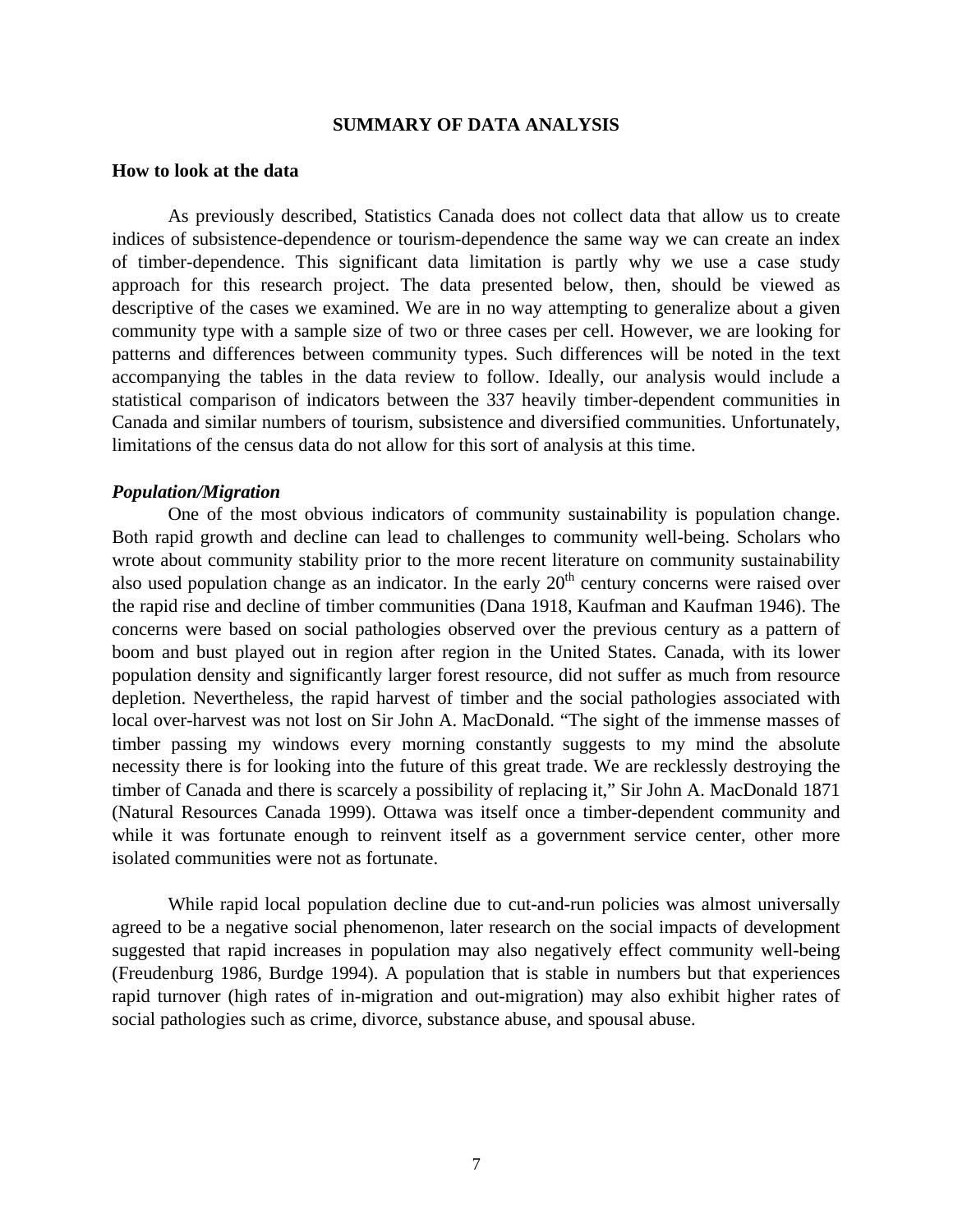

Figure 3. Percent change in population from 1991 to 1996.

In our sample of case study communities, there were no strong trends in population change associated with community type for the period from 1991 to 1996 (Figure 3). Both the subsistence communities grew over that five year period, though at substantially different rates. The same is true for the tourism-dependent communities. One of the diversified communities lost population while the other two grew. Also, one of the timber-dependent communities grew while the other lost population.

Over the longer term, the communities that have experienced the greatest growth have been those in the western and northern part of the country. The population change for our case study communities appear to have a stronger relation to the region in which they are located than to community type. The eastern and centrally located communities of Alma, Queens, Haut St, Maurice, and Pine Falls have experienced marginal increases or declines over the thirty five year period between 1961 and 1996. The western communities, on the other hand have grown rapidly, with Jasper and Peace River doubling and Hinton trebling in size, respectively (Figure 4).

As previously noted, many scholars suggest that population turnover is nearly as important as growth or decline in absolute numbers in enhancing or detracting from community sustainability. Rapid turnover in a local population prevents bonds from developing that foster social cohesion and ultimately community capacity. Most community developers agree that it is better to attract and keep families or individuals for the long haul rather than having people cycle through. The trend in many resource communities has been to attract persons for short periods of time. Once again, no strong trends emerged on this variable that seem to relate to community type. The Alberta case study communities were among the highest for the percent of their populations who lived in a different census subdivision in the previous census period (Figure 5). Surprisingly, Alma, New Brunswick also had a high mobility rate. These data were not corroborated by our qualitative work and may be due to a combination of seasonal employees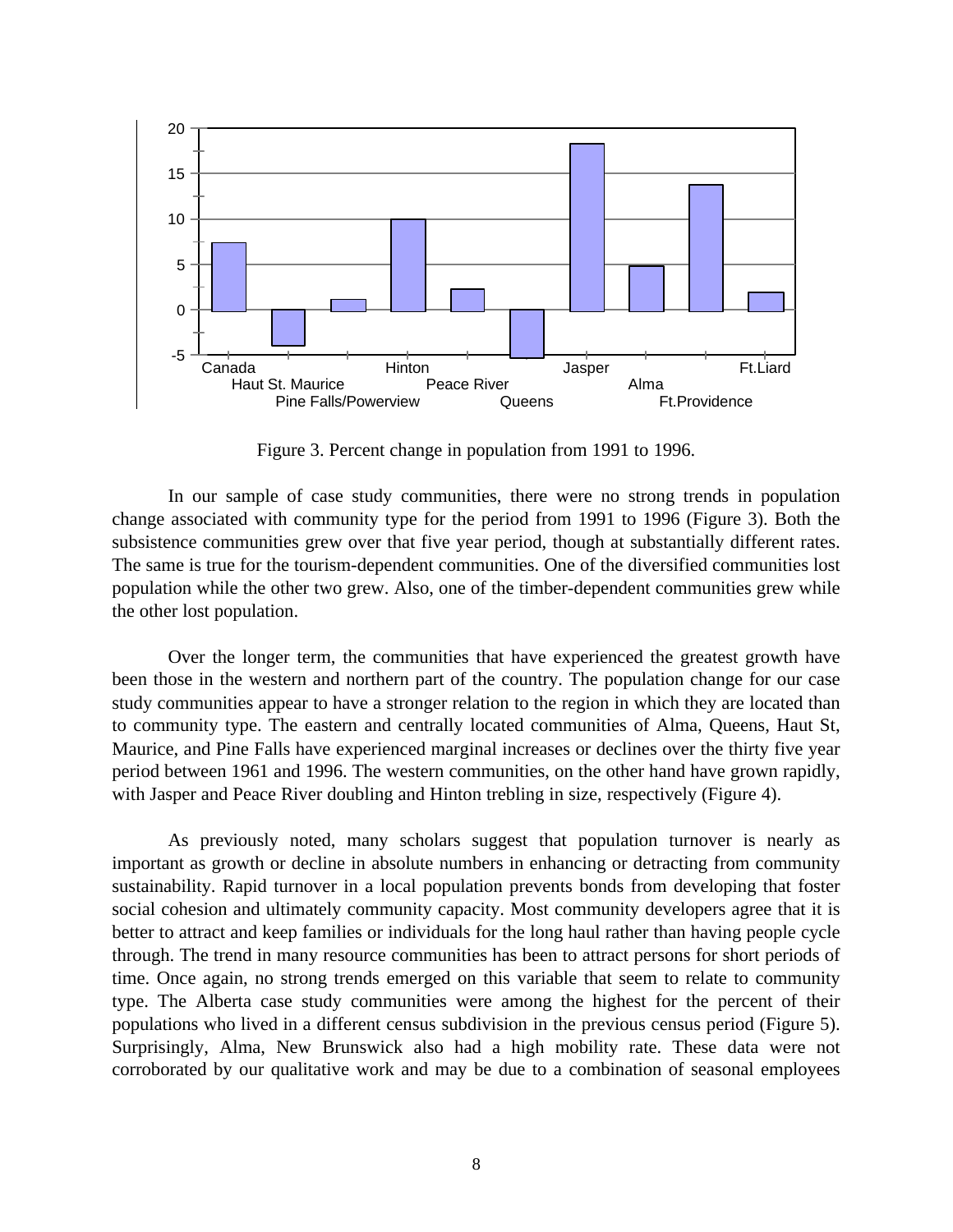

declaring Alma as their place of residence in combination with the small population there and rounding error.

Figure 4. Population change from 1961 to 1996



Figure 5. Percent of residents migrating within the 5 year period prior to 1996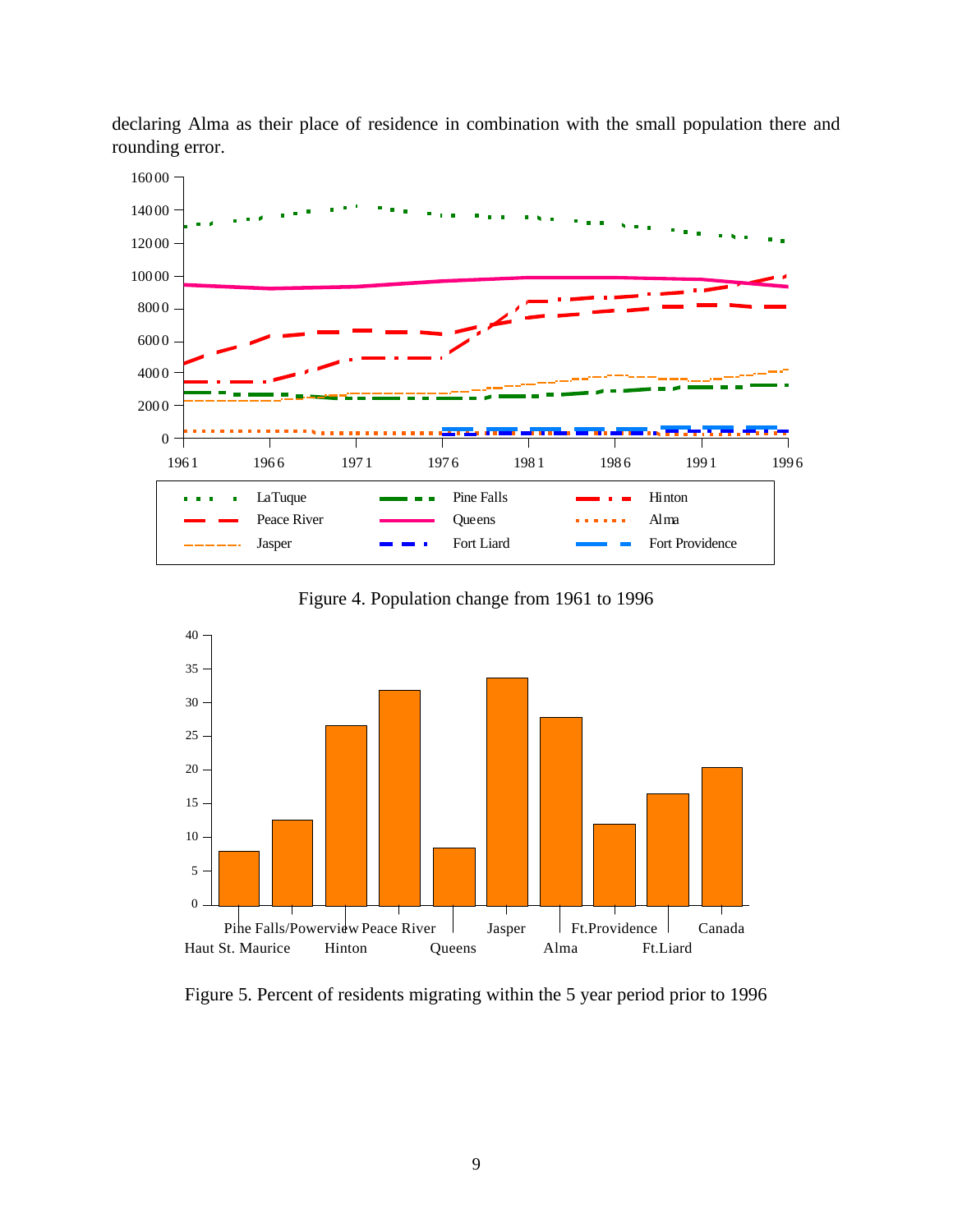#### **Employment**

Unemployment has long been used as a measure of community well-being and as a performance indicator for local, regional, provincial and national economies. We measure employment and also examine labour force participation, gendered divisions of labour within local labour markets, and the percent of persons with full and part-time employment. In our case study communities, unemployment tends to be lower in the diversified communities, and once again this is particularly true in the west (Hinton and Peace River). Queens had average unemployment in 1996, slightly higher than the national average, but not bad for rural Canada. There is a great disparity in unemployment rates between the two tourism communities, Jasper and Alma. Some of this may be explained by a "need to reside" clause established by Parks Canada for Jasper townsite.

In order to reside in Jasper, a resident needs to work there or have worked there for a significant period of years. Without a doubt Jasper has a more vibrant tourism oriented economy than Alma. Jasper also does a better job of maintaining employment in the shoulder seasons (spring and fall) and in the winter skiing due to a downhill ski facility nearby.



Figure 6. Unemployment rate, 1996

Fort Liard and Fort Providence both had extremely high unemployment rates in 1996. The situation has changed dramatically for Fort Liard due to an explosion of oil and gas activity (both exploration and pipeline construction). When we revisited Fort Liard in January of 2000, many residents said that there was work for whomever wanted it. There were some comments that the quality of jobs available to local residents is not always high, and also concerns that the decrease in unemployment was likely temporary. For the time being, however, the employment situation there had drastically improved. Ironically, that same fact altered the degree to which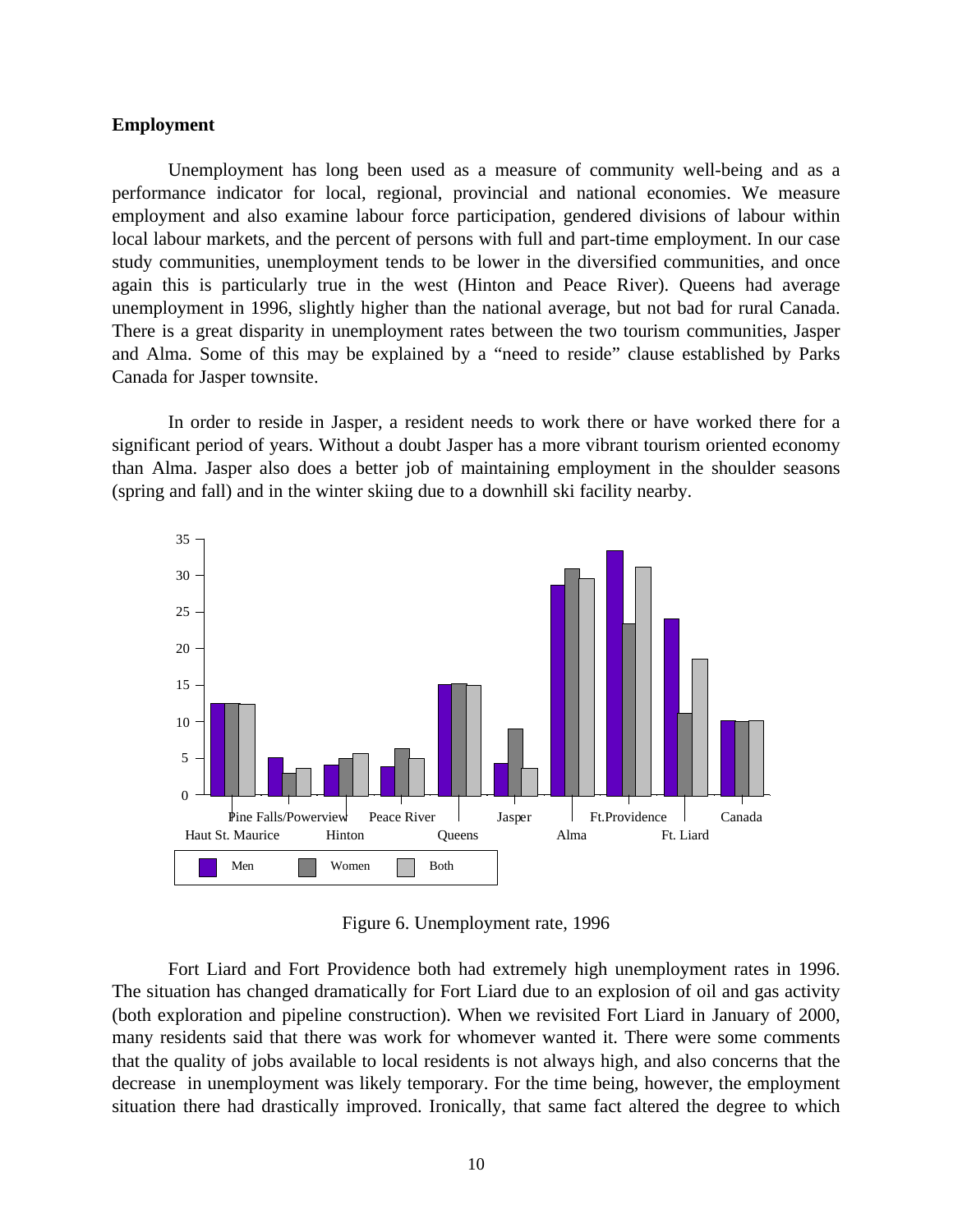Fort Liard can be said to rely heavily on subsistence use of forests. While subsistence activities were clearly important through the 1990s (Beckley and Hirsch 1997), subsistence activities currently appear to have more cultural than economic significance. It should be noted that traditionally, subsistence activities have served as a local social safety net. Those without steady work turn to the bush. Many are skeptical whether the current boom in Fort Liard will continue, so it is not out of the realm of possibility that subsistence activities could dramatically increase once the natural gas exploration and pipeline construction slows a bit.

Pine Falls/Powerview and Haut St. Maurice, the timber-dependent communities had significantly different unemployment rates, but neither showed significant deviations from the national average in 1996. The mill in Pine Falls was purchased by local employees and managers in 1994, and in 1996 significantly employment occurred in building new facilities and infrastructure for the mill. The mill in Haut St. Maurice, on the other hand, also went through some hard times but with somewhat less success. Employment declined follow a sale of the mill in the early 1990s and some left (see Figure 3) and many of those who stayed behind were out of work.

The distribution among occupational types in our nine case study communities is fairly typical of rural communities in Canada. Interestingly, nearly all the communities show significant reliance on forestry, other natural resource sectors, and manufacturing. Most of the manufacturing employment in our case study communities is related to the processing of forest products. The diversified and timber-dependent communities have the highest total participation in manufacturing, processing and primary sector industries. Jasper's location within a national park, combined with the "need to reside" clause, precludes much manufacturing or primary sector employment in that community. Interestingly, however, the subsistence communities showed high employment in industrial natural resource sectors as well.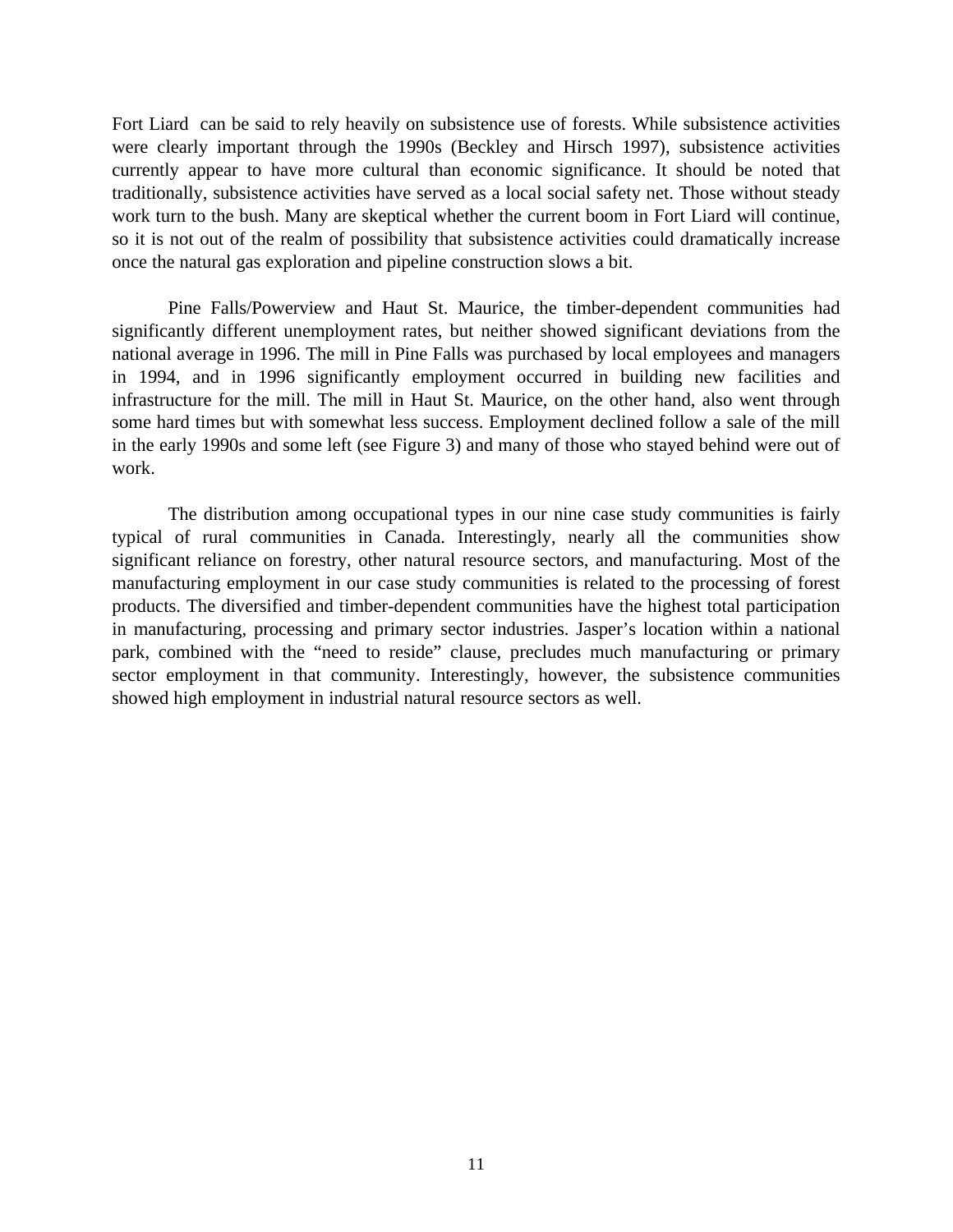

Figure 7. Participation in selected industries, 1996.

#### **Income**

Median income varied quite dramatically across the nine case study communities. The median household income in our wealthiest community, Hinton (\$58,000), was more than twice that of our least wealthy community, Fort Liard (\$25,000). The national median household income in Canada in 1996 was just over \$40,000 and four of the five cases exceeded this number. As with many of our indicators, there was significant variation within our categories. The two subsistence communities had consistently lower median incomes than our other case study communities for the 15 year period between 1981 and 1996. The median incomes of the two timber-dependent communities were also very close, but the trends for Pine Falls/Powerview and Haut St. Maurice are in opposite directions. Considerable variation was apparent in the diversified and tourism-dependent communities and within these five communities there continues to be a regional association with stronger performance in the western communities and weaker performance on the income variables in Atlantic Canada. The median incomes that are reported in Figure 8 are all in constant (1996) dollars and all but two communities show stable or increasing incomes.

Another important factor with income in our case study communities has to do with income distribution, and particularly income distribution across gender. Gender is the only population sub-category that Statistic Canada provides in community profile data, however, the results are quite telling. In Hinton, for example, the overall average income is higher than all our other communities, but there is a bi-modal distribution of income. That is, a large cluster of individuals at the high end of the income scale, and a large cluster of individuals at the low end of the income scale. Moreover, the differential income apparent in Hinton overall, is largely a function of differential earnings between men and women. Women are more prevalent in the part-time labour force and in the service sector, while men are more likely to be employed in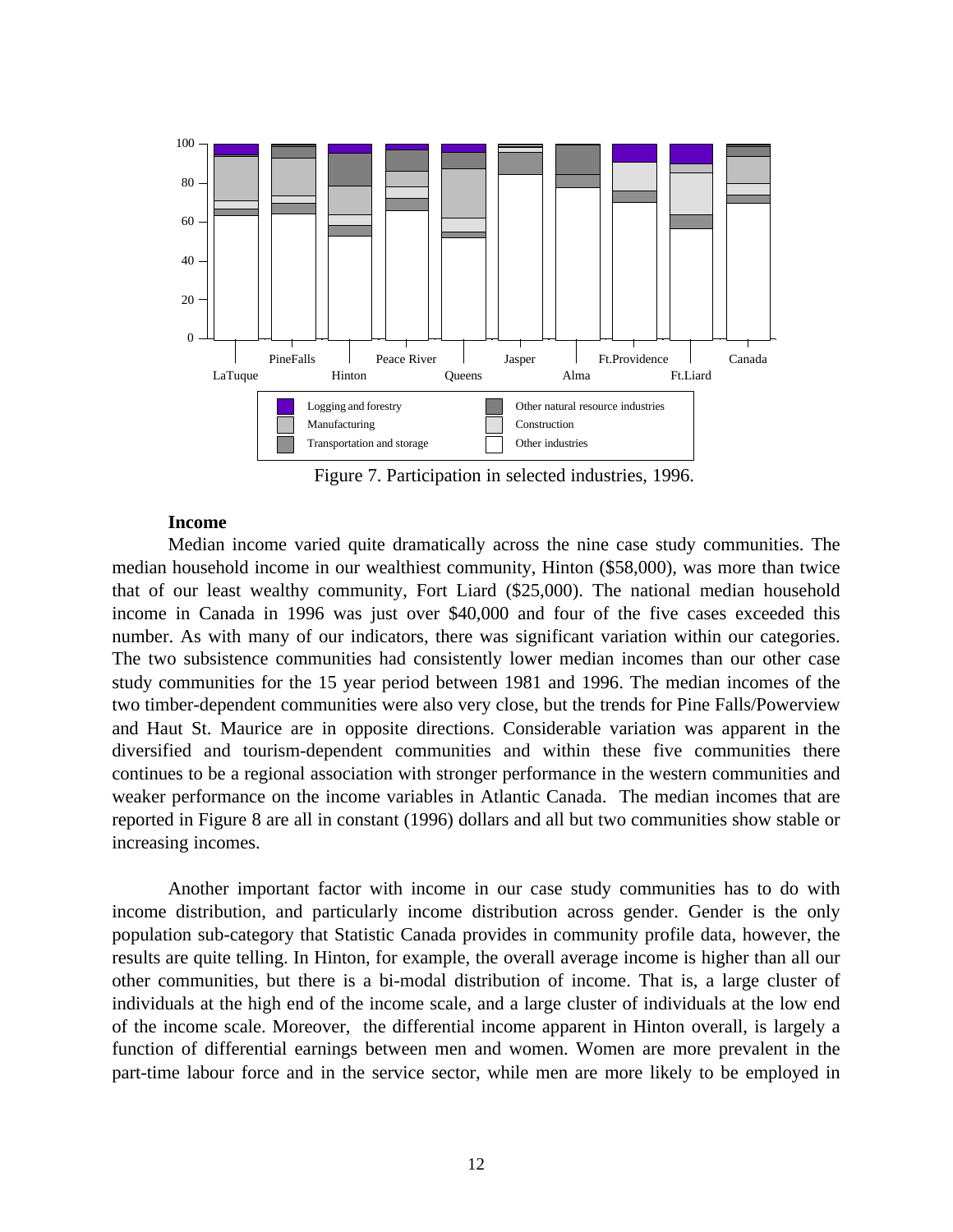full-time work in the higher-waged resource sectors. The result is an income distribution that is highly skewed along gender lines.

Fort Liard, on the other hand, is universally worse off in terms of income. Very few men or women earn more than \$40,000. As a result, the community has more gender equity in income, but less wealth overall. It is difficult to make a judgment as to whether one or the other scenario is more "sustainable". Rather our approach is to highlight the characteristics of each community, and discuss the challenges that each scenario presents. In Hinton, the gender-wage gap is somewhat mitigated by the high proportion of residents in two-parent households. Because of that, some income from higher-wage earning men is likely reaching and benefitting lower wage-earning women, or allowing women the choice as to whether they wish to enter the labour force or not. In Fort Liard, one might interpret these results in several ways. Some might like to see incomes in that community raised closer to national averages. However, low incomes may be partly explained by people spending time in non-wage, subsistence activities. If this is the case, and if practicing subsistence livelihoods is highly valued in the community (which our narrative data suggest), then income and income distribution are likely poor sustainability indicators for our subsistence communities.



\*Income adjusted to 1996 real dollars.

Figure 8: Median income in 1996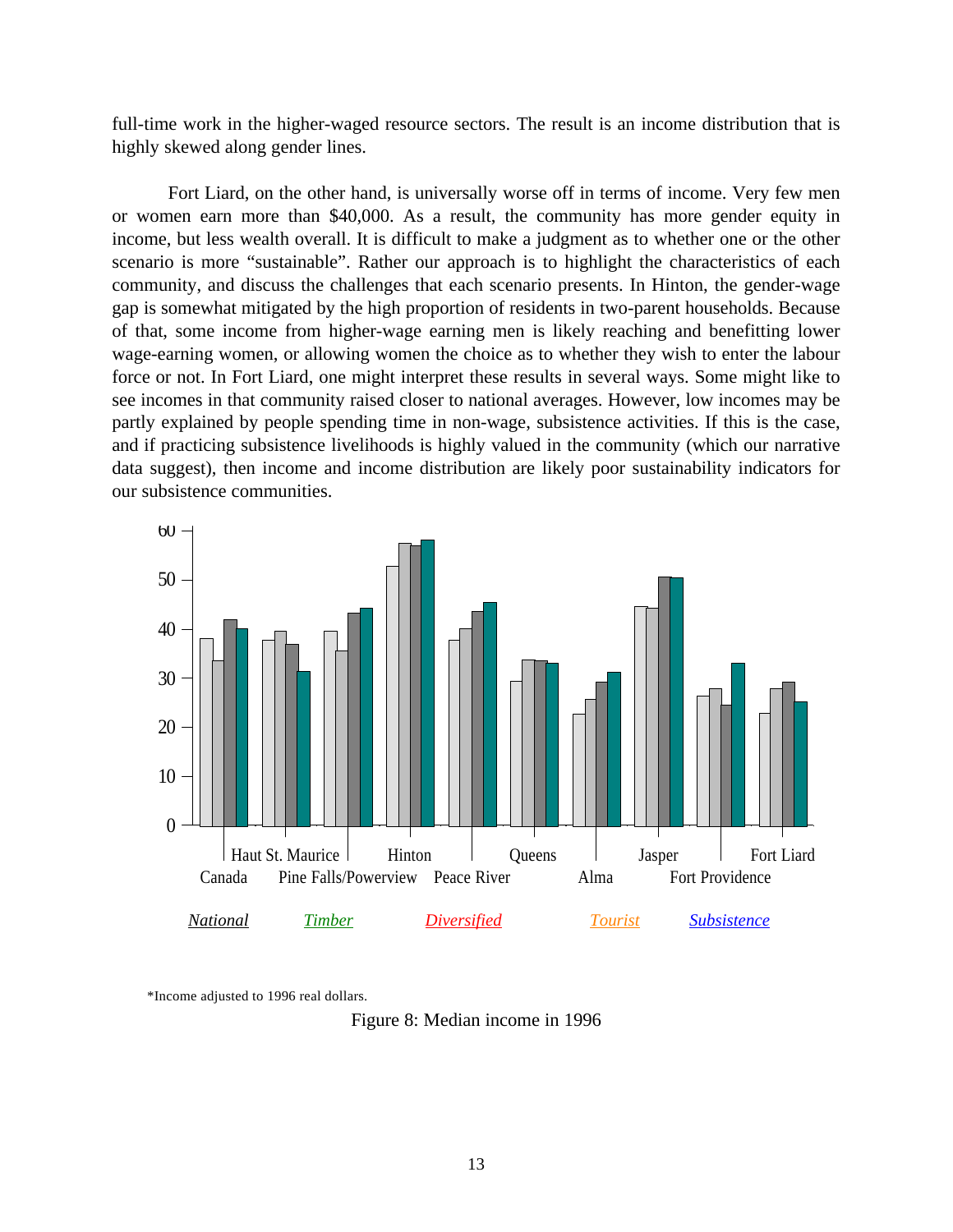#### **Poverty**

Poverty data were not available for our subsistence communities. Were they available, you would undoubtedly see higher poverty rates for the subsistence communities relative to our other case study communities. Beckley and Hirsch (1997) point out, however, that nearly one third of total household income is attributable to the subsistence economy in Fort Liard. This reliance on the bush is not accounted for in Statistics Canada calculations though it does clearly contribute to a reduction in absolute poverty levels for those involved in the bush economy. For the remainder of our case study communities, poverty is consistently lower than the national average. This is so for a couple of reasons. First, the low-income cut-off varies by locale. Costs of living are assumed to be higher in major urban centers and therefore people with higher absolute incomes still qualify as low-income in most census metropolitan areas. Secondly, the institutional infrastructure and service delivery systems that serve the poor tend to be located in major metropolitan areas. This creates a pull factor. Cities are perceived to hold better prospects for employment and better services for the unemployable, so people in low income categories tend to gravitate toward cities.

The most dramatic change in poverty rates is demonstrated in Alma, though some of the secondary census data for Alma appear suspect because of the small population size and rounding error. Data for that community are more susceptible to alteration due to rounding. Narrative data on poverty in Alma suggest that the years 1986 and 1991 are more representative than the data for 1996. The tourism based economy is very seasonal, and when unemployment cheques get scare in the spring, many in the community face hard times.



Figure 9: Income distribution, Hinton, 1996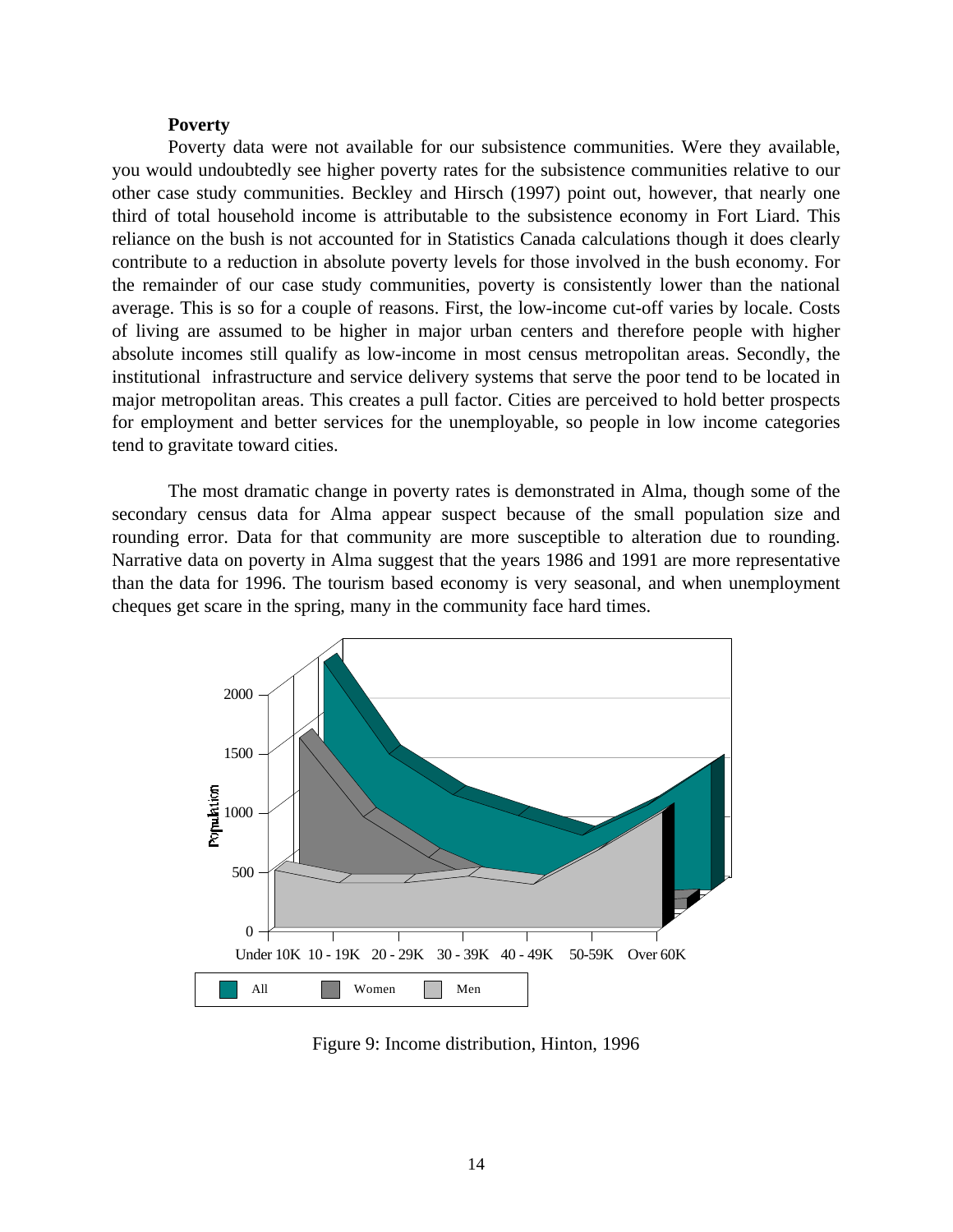

Figure10: Income distribution, Fort Liard, 1996

Several other communities have shown substantial improvements in poverty rates over the past 10 years. Peace River and Pine Falls/Powerview have seen significant improvements. Jasper has seen the greatest increase in poverty over the ten-year period. Our narrative data suggest that many young people chose Jasper as a place to live and work due to the lifestyle that the place affords. Poverty rates for unattached individuals are quite high in Jasper. The data in Figure 11 relate to family poverty and it is clear that family poverty is on the rise as well. Jasper is increasingly becoming an expensive place to live and the high cost of housing will continue to keep a large segment of the population at or near the poverty line.



Figure 11: Low income levels for families, 1986-1996.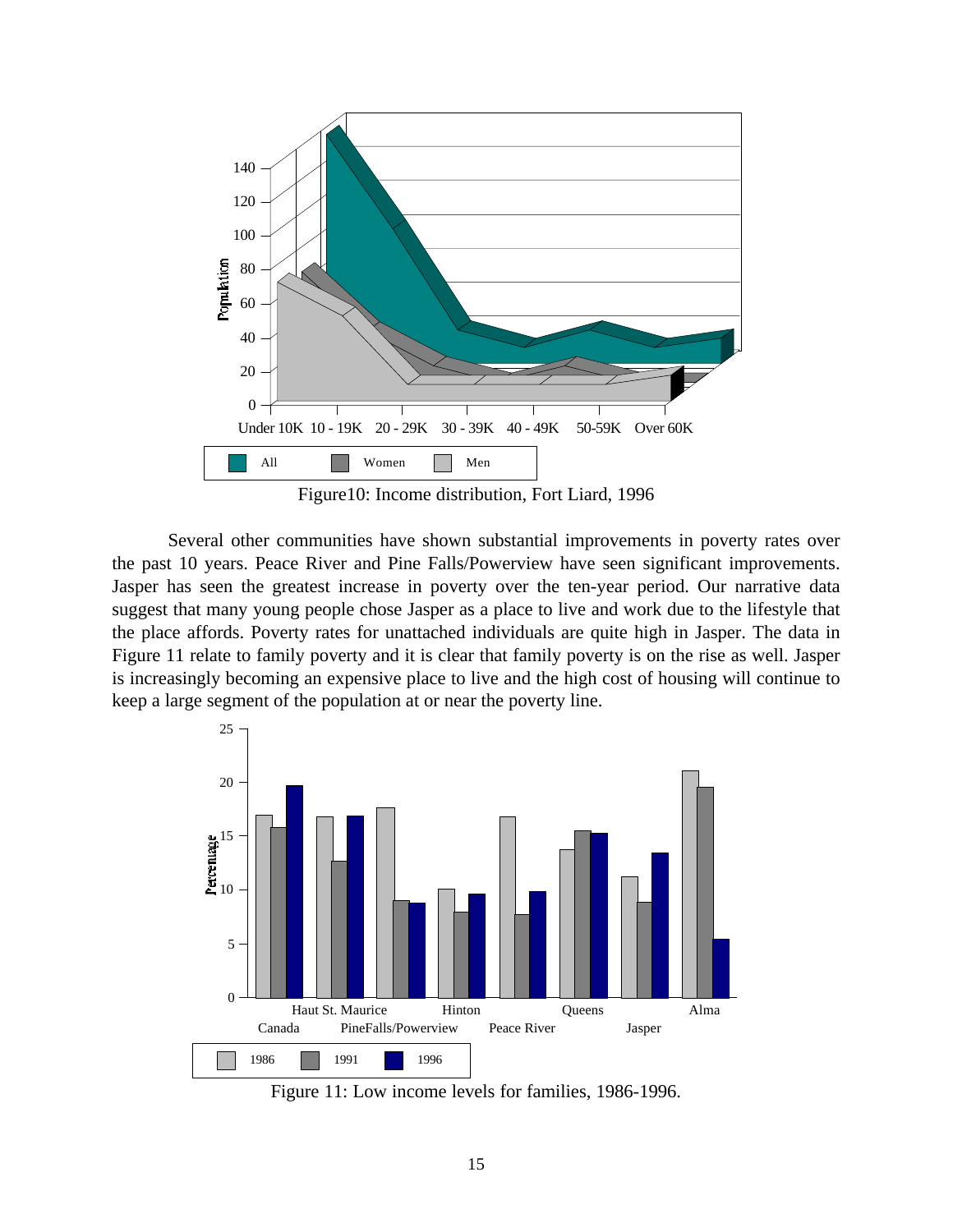#### **Human Capital**

Human capital refers to the aggregate skills, education, training, and experience of a person, a family, or a community. Most commonly, human capital is discussed at the level of the individual. In this study, we are interested in the collective human capital of our case study communities. Unfortunately, human capital is one of those variables that is measured quite imperfectly by Statistics Canada. That agency does report education attainment, that is, the percent of the population in a given locale that has completed a certain level of formal training. What this misses, of course, is informal, on-the-job training that is common in industrial settings. It misses bush skills that may be critical to survival in a subsistence economy. And it misses entrepreneurial skills, which may be important to succeed in small businesses that characterize the tourism industry. As well, education attainment alone may miss other skills (such as quality of local leadership) that contribute to a community's ability to adapt to changing economic conditions.

As with some of the other indicators, the trends for education attainment in our case study sample did not reveal a great deal of consistency within categories of community types. This was particularly true in the diversified and tourism-dependent communities. There was more internal consistency with the timber-dependent and subsistence-dependent communities. The most striking data with both of these latter categories is the large number of individuals with less than grade 9 education. Once again, our narrative data help to explain why these communities have two to three times higher populations in the lowest education attainment category relative to the national average. In the timber-dependent towns, the high percentage of individuals with less than grade 9 education is a legacy of past hiring practices in the forestry sector. Individuals could earn high wages with minimal education, so many made the rational choice to forgo additional investment in their own human capital. Other scholars have commented on this phenomenon (Freudenburg 1993). More recently, mills have begun to require at least a grade 12 certificate or its equivalent for work in the mills. As a result, education levels in timber communities are improving and the high percent with less than grade 9 tend to be older individuals.

In the subsistence-dependent communities there is often a trade-off between acquiring bush skills and attendance at school. Due to the traditional hunting and trapping patterns, people are more likely to go "on the land" (to their bush camps) in the winter months. This is also when school is in session. So parents are faced with the difficult decision between passing on their culture and bush survival skills to their children, or giving them the opportunity to acquire formal educational training that might lead to employment in the market economy. If parents choose to take kids out of school to teach them bush skills, they will be better equipped to survive locally, where they know the land base and possess the skills to reap the local harvest. If parents choose to leave their kids in school and encourage them to acquire post-secondary education, they may have to leave home to find work, and they will likely be less well grounded in their culture. These are difficult choices for parents to make. Jasper has the highest proportion of individuals with some university training. In fact, Jasper has nearly twice the national average in that category. At the other end of the scale, Jasper has the fewest people in the lowest education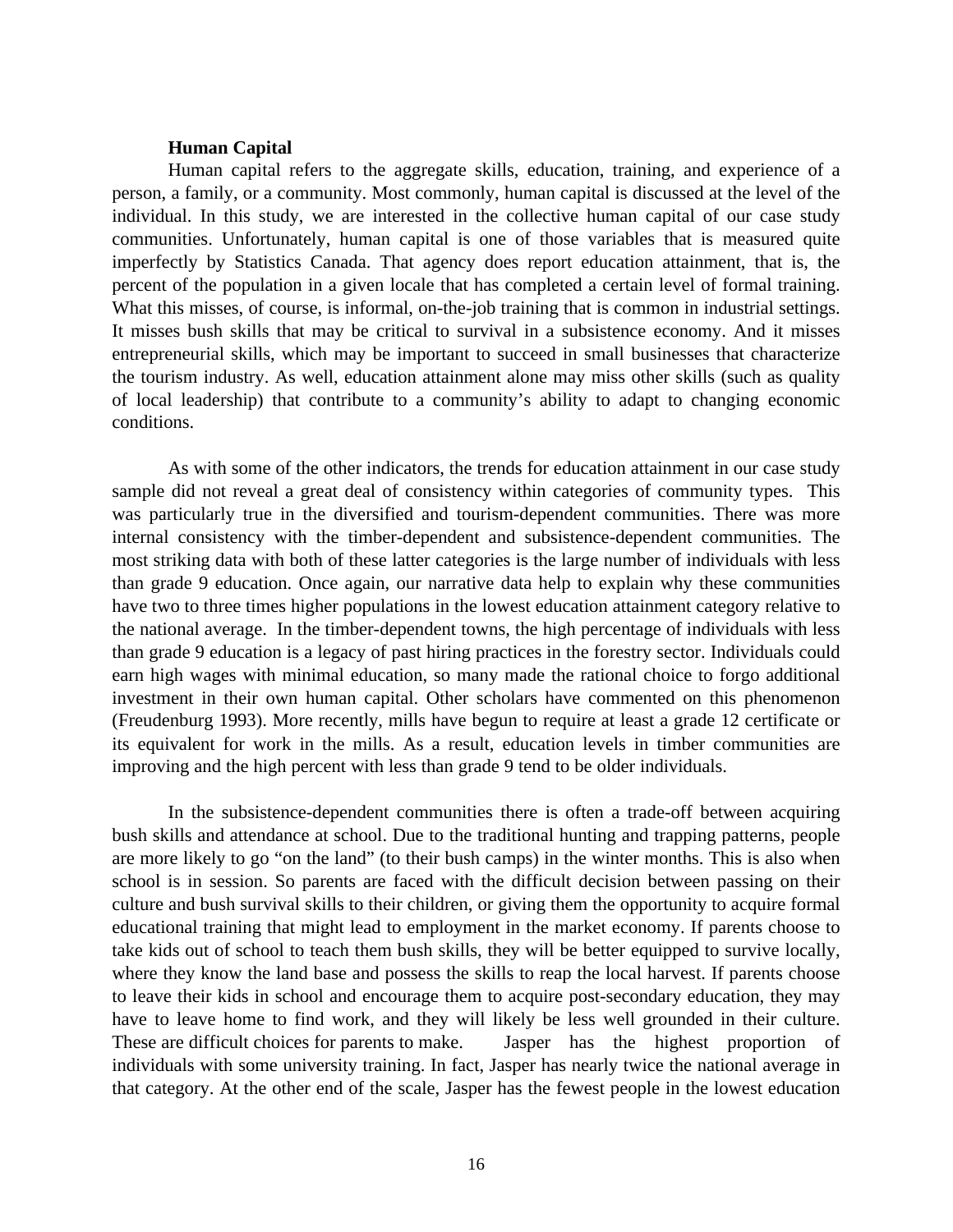attainment category, by quite a margin. This lends some credence to the claims made by some that high-amenity environments will attract a highly educated and skilled labour force (Power 1996). While Alma has a very different education attainment profile, one could argue that the same phenomenon simply hasn't occurred there yet. On the other hand, while the environmental amenity value of Alma is high compared to many rural places (it sits on the Fundy Coast, adjacent to a small national park), most would agree that it is not in the same league as Jasper.



\*Includes with and without secondary certificate

Figure 12: Education attainment as a percent of total population for those 15+ years of age, 1996

The diversity in education attainment in the diversified communities is partly explained by the historical bases of the local economies in these places. For example, Queens has traditionally been timber-dependent and is only recently diversifying into tourism and visitor services. This new sector does not have significantly different educational requirements for its labour force than the timber sector. Low-skilled, low wage employment is endemic to the tourism industry. Peace River on the other hand, has traditionally been a government service center. In the mid-1990s the provincial government withdrew many of those services and several offices were closed. When the 1996 census was conducted it is quite likely that many of the university educated government employees were still in residence there. It will be particularly interesting to see if the relatively high proportion of the population with some university has remained in Peace River when results from the 2001 census are available.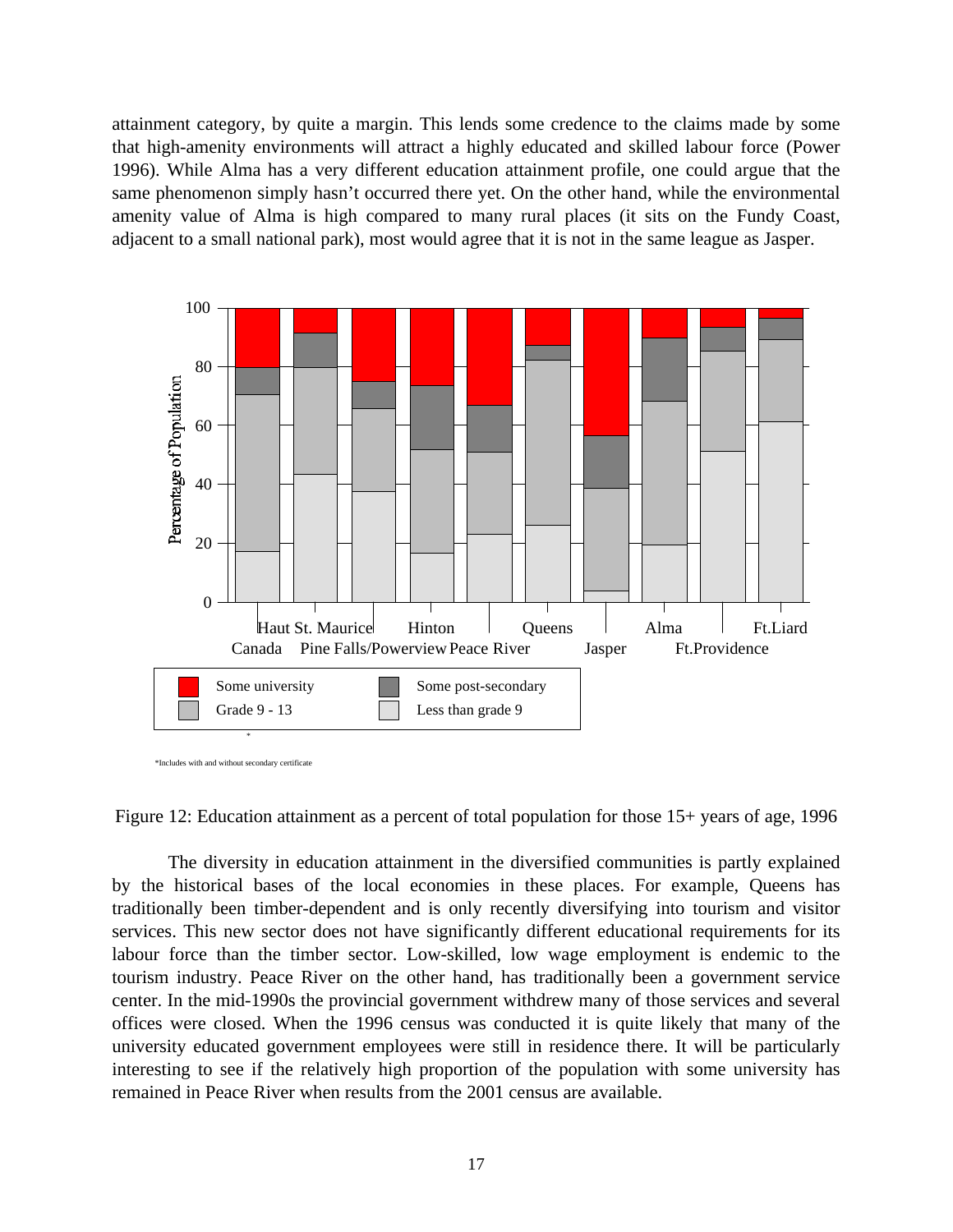#### **Real Estate**

Real estate as an indicator of community sustainability is not a consensus pick among social and economic researchers (Beckley and Burkosky 1999). We decided to examine real estate values and housing costs for a number of reasons. First, we anecdotally hear about plummeting real estate values in timber or other resource communities that are facing the shutdown of a mill or processing facility. Fluctuating real estate prices would be a sign of community instability and might offer a challenge to sustainability for some places. Secondly, we believed that rising real estate values might be an important contributor to poverty and low income in tourism based communities. Most tourism community jobs are low wage and seasonal. As tourism communities become more popular and more desirable places to live, real estate prices (and associated property taxes) may be driven up, resulting in further financial strain for local retirees on fixed incomes or long-term residents who are struggling to make the transition to the new economy.

The data on real estate values show stability in most places. Most notably, real estate values remained fairly constant in both Haut St. Maurice and Pine Falls/Powerview. This was despite the fact that both underwent major restructuring in their mill ownership and infrastructure and uncertainty during this period. The Pine Falls/Powerview mill was sold to a local management/worker consortium after three years on the market. The mill in LaTuque was also at risk of closure and a partial worker buyout also saved the

day there. In both these cases, real estate values remained constant due to the fact that people did not lose confidence in their communities or in the processing facilities upon which they depend. Rather, what people related to us in the qualitative interviews was that during the periods of stress and uncertainty, real estate simply did not turn over. Few people put their homes on the market for fear of taking a loss.

Jasper, a tourism-dependent community, and Fort Liard, a subsistence-dependent community have both seen skyrocketing prices, both due to unique circumstances. Fort Liard was only connected to the rest of the world by road in 1983. Obviously that fact and the growth of the local economy has had an effect on real estate values. Jasper is unique in that the townsite is surrounded by national park and there are strict supply controls on available building lots, for both commercial and residential construction. This has inflated the value of those lots and the value of the existing stock of houses to well beyond what comparable real estate would be worth in other small, rural towns. Alberta experienced a major adjustment in real estate prices after 1981 due to energy prices and the recession of that period. While Hinton and Peace River real estate values have stabilized in the aftermath of that shock, Jasper's have recovered and moved well beyond 1981 values.

In the remaining communities in our sample, real estate prices have remained relatively constant. Alma is showing some sign of increasing values. Locally this is a topic of conversation. Alma may be a town poised on the edge of a real estate boom due to its high amenity values, the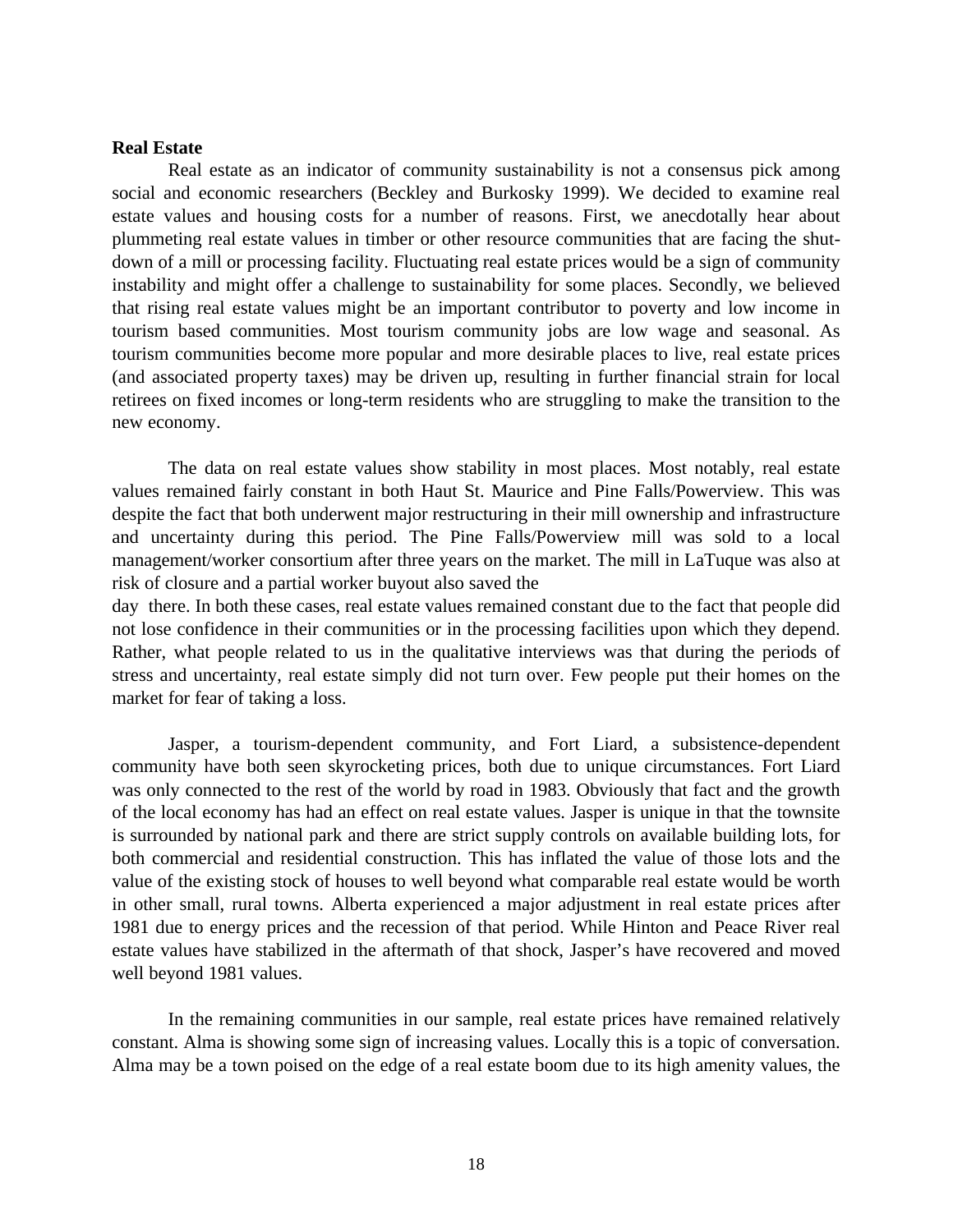

demographic bubble of new retirees, and the lack of available land (Alma is hemmed in by the Park, the ocean and some very steep, unbuildable land).

Figure 13: Average value of a dwelling, 1981-1996

# **MANAGEMENT APPLICATIONS**

Given the broad scope of this work, and its distance from field-level forest management activities, the management applications of the research are somewhat general. This does not diminish their importance, however. Most of our forest development activities are undertaken in pursuit of enhanced quality of life for individuals, families, and communities. Traditionally, forestry and forest management have emphasized utilitarian values as a means to obtain a livelihood, or sometimes to achieve recreation oriented goals. Increasingly, Aboriginal values, spiritual values, biodiversity values and ecosystem function values are coming to the fore and are being recognized as valid, desirable objectives for forest management. The challenge of sustainable forest management is to balance the ecological functioning of natural systems with the increasingly diverse set of demands placed on those systems by human wants and needs.

The management applications that flow from this work, therefore, deal with policy level forest management issues and broader social, political, institutional and organizational issues rather than with field-level forest management prescriptions. The ultimate aim is to make recommendations that enhance the quality of life and promote sustainability of Canada's forestdependent communities. The forest is limited in the benefits that it can provide. While some improvement in quality of life may flow from utilitarian uses of forests, other means must also be pursued to ensure the long-term health, well-being and sustainability of forest communities.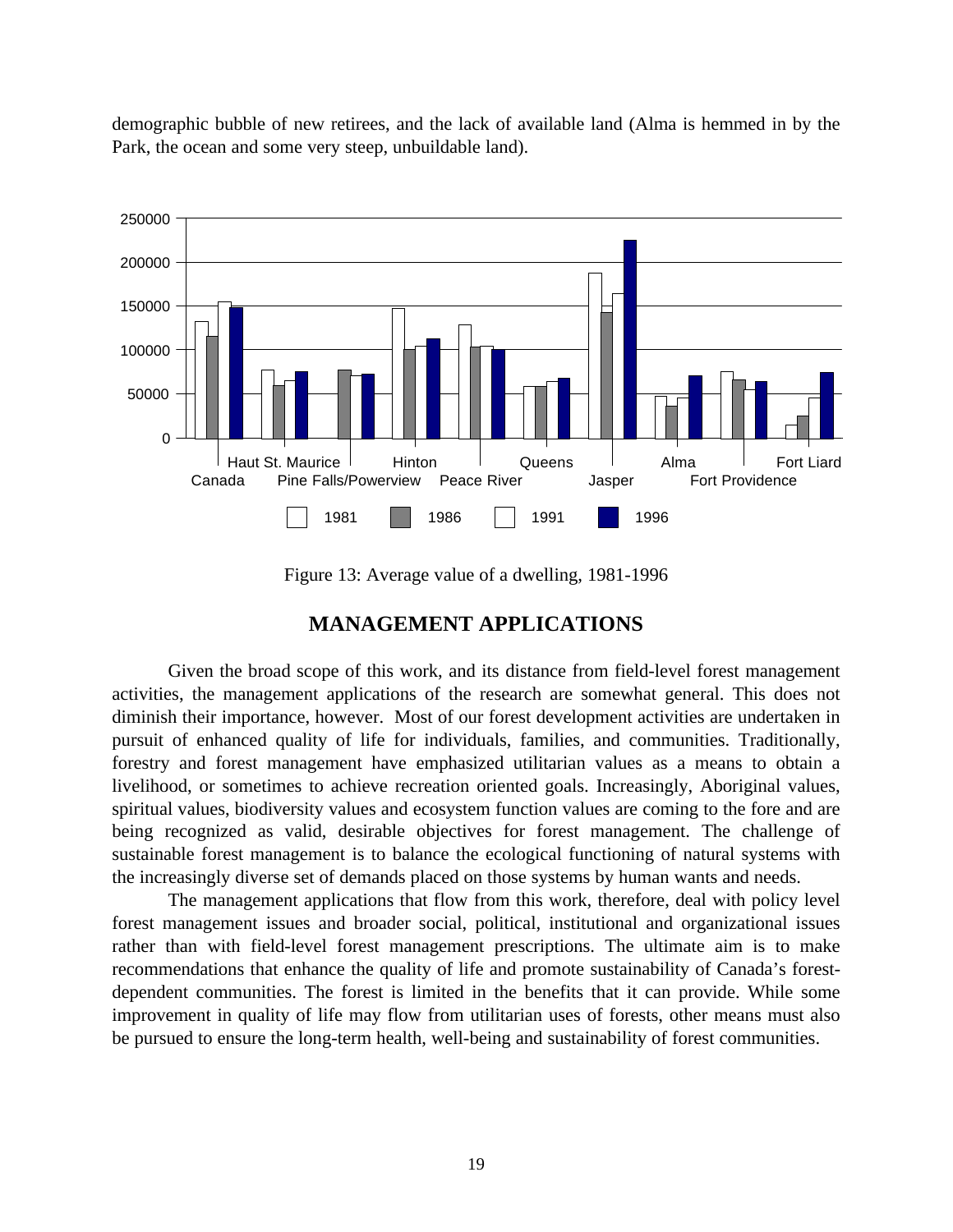#### **Assessing social sustainability**

Sustainability is a tricky concept, particularly when applied to something as complex as human social and economic systems. The essence of the WCED Report is easy to grasp and it is perhaps best expressed in the following frequently quoted passage, "sustainable development is a process of change in which the exploitation of resources, the direction of investments, the orientation of technological and institutional change are all in harmony and enhance both current and future potential to meet human needs and aspirations" (WCED 1987) What is rather more difficult is operationalizing the concept of sustainable development for complex systems. For example, an increased rate of timber exploitation in any given forest management area would likely increase local incomes, at least in the short term. So income may be an appropriate indicator for the social system, but it may have an inverse correlation to indicators in the natural system to which it is connected. This provides a challenge in representing something as diverse and multi-faceted as a community as either being sustainable or not. Another complicating factor that has been alluded to previously is the fact that communities are comprised of diverse populations who may not benefit equally from our forest wealth.

For this reason, we have chosen not to "judge" our nine case study communities as being either sustainable or not sustainable. Our approach, rather, has been to use both the quantitative and qualitative data available to us to identify assets and liabilities for each of these communities. Assets refer to positive forces or capital stocks that contribute to community sustainability. They are the components upon which the community currently relies and can also build upon to create long-term prosperity and sustainability. Liabilities represent unique challenges facing each community. These may be related to human capital deficits, overexploitation of resources, low institutional capacity to deal with problems (e.g. poor leadership), or other social, economic, or institutional problems that inhibit continued development and flourishing of any given community. In the main report, we identify three assets and three liabilities for each community. These are presented in Appendix A. Our assumption in doing this is that all communities have positive and negative qualities, and that by recognizing both and working from an understanding of what works and what doesn't work, institutional players can build more sustainable communities. After discussing some of the universal themes that seemed to cut across nearly all of our case study communities, we will address the management implications of this research for some of the key institutional players in our case study communities and more broadly for all types of forest-dependent communities in Canada.

#### **Universal themes**

A variety of themes emerged from our field work that seemed to hold relevance in every community. A number of these themes are closely related to one another, such as youth issues and economic opportunity, or economic opportunity and economic diversity. Not surprisingly, nearly every community in our sample was concerned with youth issues. The range of concerns was wide because the issues related to youth were diverse. For example, soaring youth unemployment rates, fears over losing their elementary school, and lack of opportunities for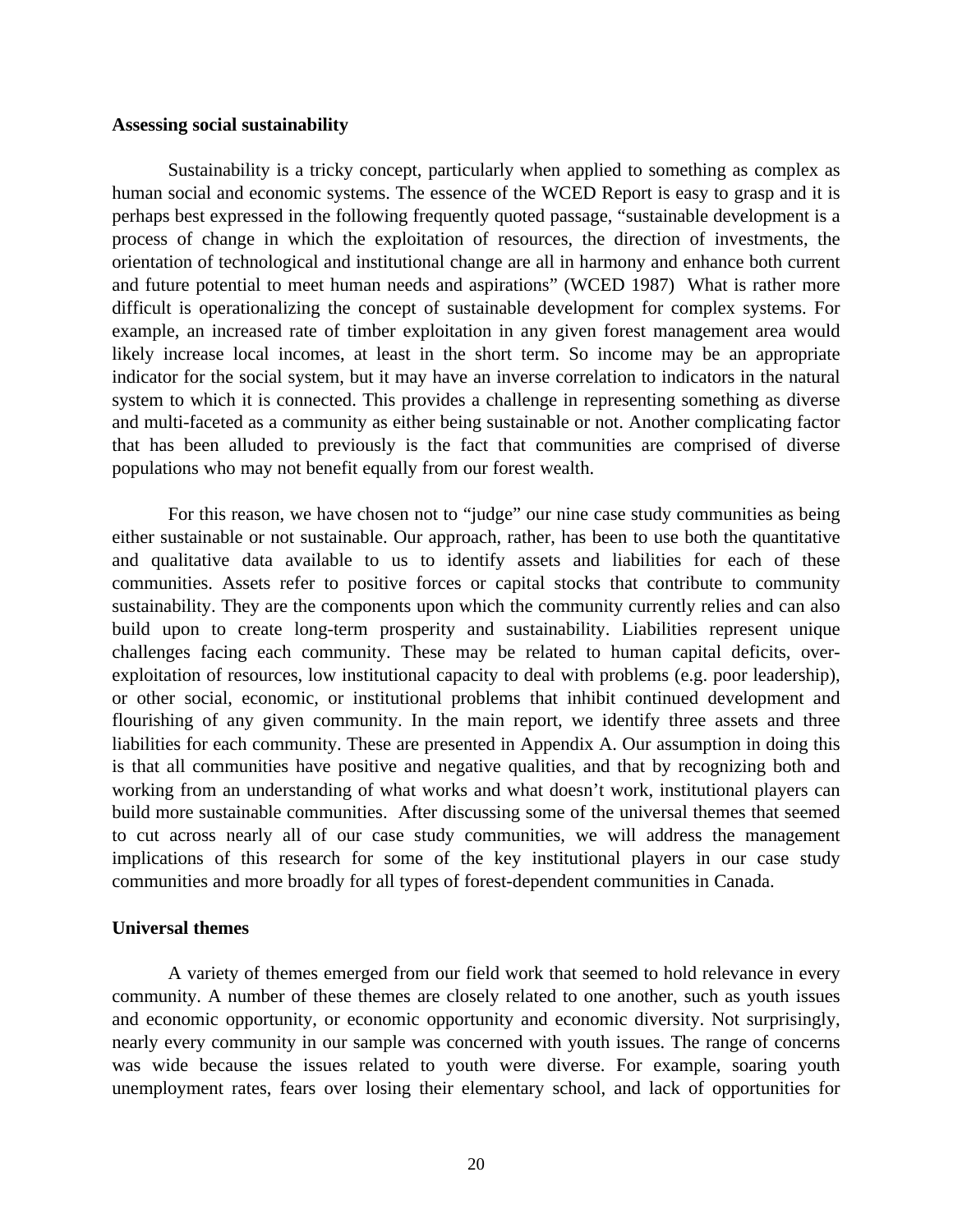youth in the labour force were concerns in Alma, one of the tourism-dependent communities. In the other tourism-dependent community, youth issues were similarly important, but quite different. Jasper experiences a huge annual influx of youth, especially in the summer. They come to work in the tourism services sector and to enjoy a Rocky Mountain Summer, which is viewed as a rite of passage by many. This annual influx of young people from all over Canada has resulted in Jasper being declared the sexually transmitted disease capital of Canada. It has also caused extreme overcrowding in shared, temporary accommodations, due to high rents and the lack of affordable housing. Understandably, this influx has local parents worried about the potential negative influence of these university-aged youth on their high school and junior highaged children. Clearly, community residents are concerned about their children. They are concerned about their ability to remain in the communities in which they grew up, or their ability to do so without making significant sacrifices to their own well-being. In many isolated, rural communities, there are few opportunities to obtain post-secondary education. As well, for those that go away to obtain more schooling or training, there may be few opportunities in their home communities to apply such new knowledge and skills.

The human capital issue is the second cross-cutting or universal theme. Nearly all our communities faced challenges in matching the skills and education they wanted their children to have with the opportunities to use those skills locally. For isolated rural communities the issue is not simply to find training opportunities to enhance the skills of local people, particularly youth. The challenge lies in providing a match between those skills and a place to apply them. The difficult choices in this regard have already been laid out for parents in subsistence communities, but the same holds true in other rural communities as well. People are concerned with youth outmigration, but when people are given training in hi-tech fields where there are no local prospects for employment, it is not surprising that people leave, or stay away if they left for their training. Where there may be opportunity in this regard is in training youth in small business development. Several of our communities, Peace River and Queens, for example, are underserviced and continue to lose their commercial base.

Another universal theme that flowed more from our narrative data than our census data, is the distribution of wealth in the community. This was most apparent in Hinton, where there is a fairly wide gap between what the locals call, "haves" and "have-nots". Aggregate data on income distribution may mask a wide standard deviation on the income variable. That is why it is also important to look at poverty rates. It is not uncommon to see high average income, but also high poverty rates in the same community. Particular attention will be given to distributional issues in the recommendations to communities, government and industry to follow.

#### **Management implications**

The management implications of this work differ depending upon the institutional agent in question. Our findings suggest certain actions that might be taken by industry, by government, and by local community actors themselves. While there is some degree of overlap, there are also key differences in the roles these institutional agents play in community sustainability. Because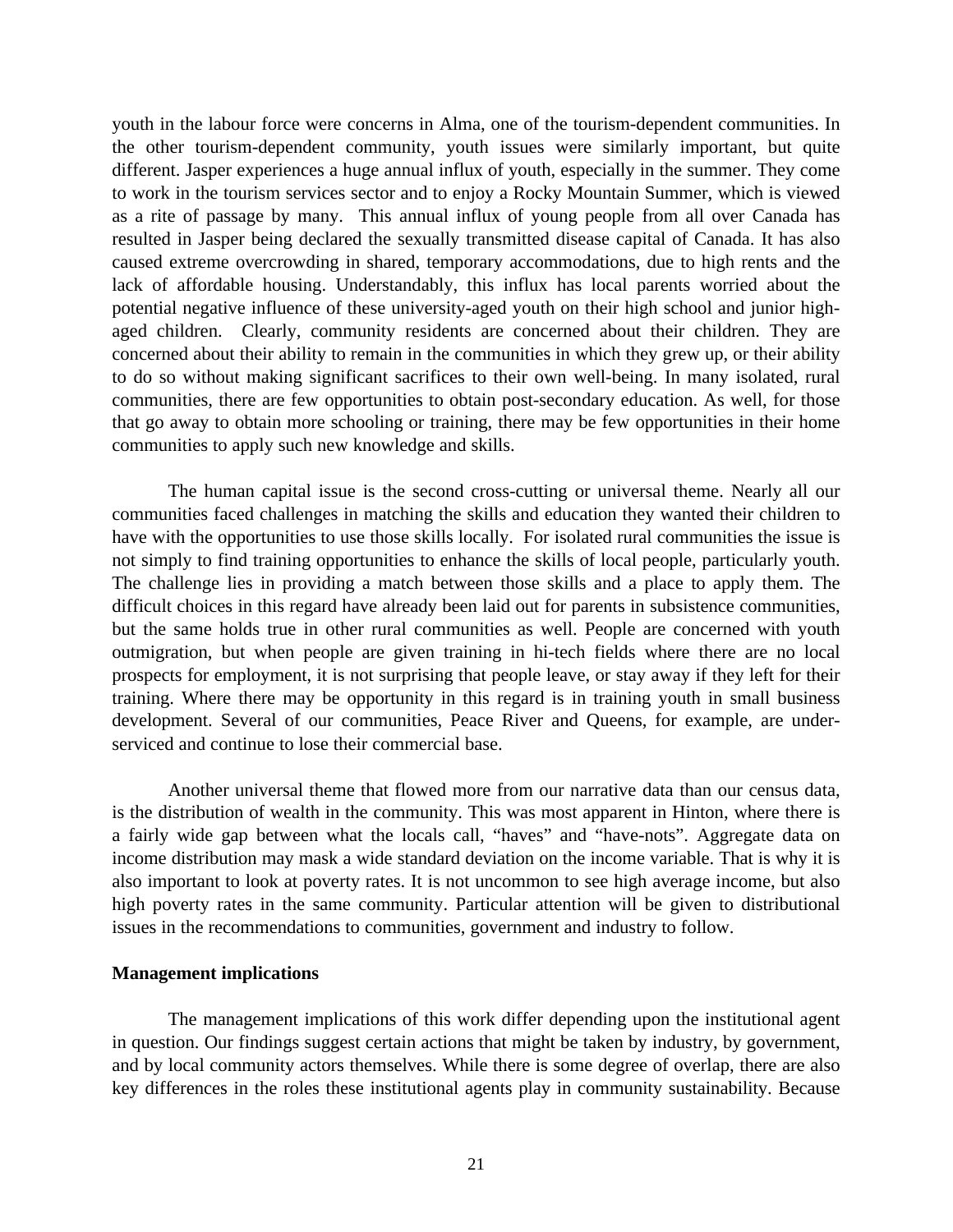we recognize this, we will treat the management implications for each of these three groups separately.

#### *Management implications for government*

It became clear to the research team through the course of the field work and the process of sifting through secondary data that economically diverse communities appear to enjoy better outcomes with respect to both quantitative measures of objective indicators, as well as subjective assessments of local prospects. For example, people in diversifying economies such as Fort Liard and Queens felt that the new and emerging sectors in their economies provided new opportunities to improve prospects for nearly everyone. There was some concern over the rapid pace of development in Fort Liard, and the long-term prospects of sustaining the current boom, but there was near consensus on the notion that the diversification of the economy was healthy. Similarly in Queens, there were some questions about wage levels, seasonality, and the flow of benefits from the tourism economy, but most people agreed that the diversification of the economy was healthy for the region. Peace River and Hinton, two of the diversified communities in the sample were consistently ahead of the pack on many of the objective indicators such as income and employment.

Provincial governments have many potential avenues for encouraging economic diversification. Unfortunately, such efforts are rarely coordinated and individual departments attack the problem in a piecemeal fashion. Natural resource agencies may be concerned with development and diversification of industries and products within the forest sector. Provincial tourism promotion functions are often paired with economic development or economic diversification functions in a single ministry. As well, human resource departments may have their own unique approaches to local economic diversification. There are only a few provinces that have ministries expressly devoted to rural issues and even these do not always take a coordinated approach to problems. Community sustainability is a function of capital endowments, such as human capital, natural capital, physical capital (infrastructure), and financial capital. Unfortunately, responsibility for these capital endowments are spread across departments of human resources, natural resources, economic development, transportation, and finance. Better coordination of provincial departments involved in rural development and economic diversification would be a start.

That said, piecemeal efforts to promote economic diversification are better than none at all. Often rural communities lack the information and networks that would enable them to capitalize on opportunities related to the changing global economy. Production is becoming increasingly de-coupled from geography. That is, a growing proportion of the wealth generated in national or provincial economies is in information technology, or business services that could really be located anywhere. This trend will likely continue and could offer opportunities to rural places, particularly those with high environmental amenity values, to attract new firms in the high-technology and information technology sectors. Provincial governments often serve as partners or promoters of new business development, and as such, they could direct economic growth toward areas that most need employment.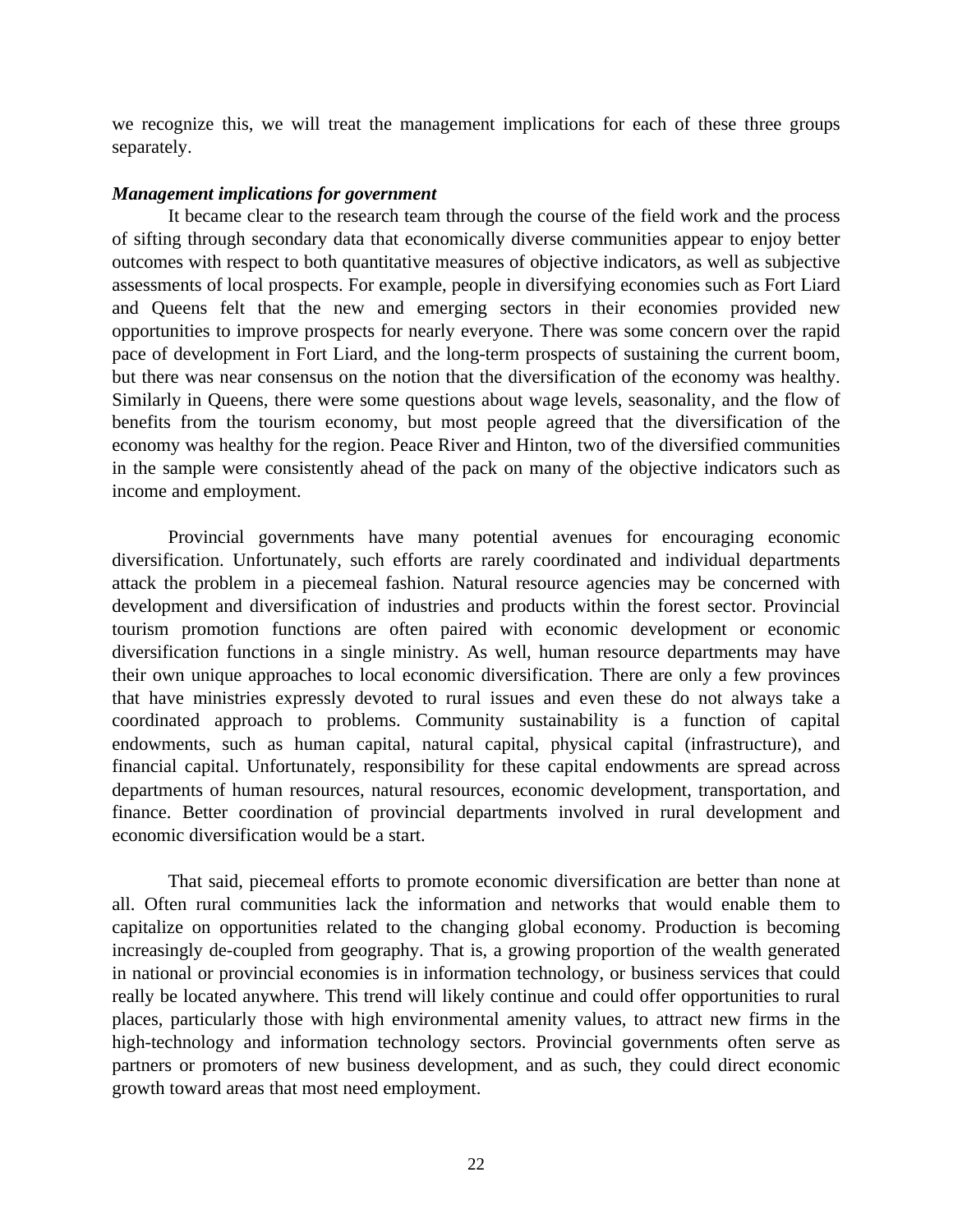One of the factors holding back rural places are the lack of skills and education required to seize opportunities and compete in the emerging economy. This is something of a "chicken and egg" problem. Those rural youth that do receive post-secondary training usually move to cities because that is where the jobs are. Firms are often reluctant to locate in rural areas (except when a non-skilled, low-wage labour force is required) because of low levels of skills and training. Therefore, provincial governments could also play an important role in ensuring adequate levels of human capital development in rural regions. This refers to adult education and retraining as much as youth education. Distance learning is opening new doors to individuals and presenting them with opportunities to receive training that will facilitate their move into growing economic sectors as opposed to remaining mired in declining sectors. Provincial human resource and education departments should continue to make human capital development a priority.

With respect to forest management, some experimentation may be considered that would take socio-economic outcomes, rather than forestry based outcomes as evaluation criteria. More explicitly, provincial natural resource ministries may wish to experiment with alternative forms of forest tenures of Crown land to see if there are different approaches to organizing the forest sector that would lead to greater local economic benefit and greater community sustainability. There appears to be increasing demand for such experimentation, and some provinces such as British Columbia and Ontario are responding with pilot community forestry programs. Other experiments with encouraging results, such as the forest tenant farming project in the Bas St. Laurent Model Forest, are also ongoing and deserve closer scrutiny and perhaps replication.

#### *Management implications for industry*

The organization of resource extractive industries in Canada has evolved into a partnership between government and industry. In this partnership private industry takes a great deal of responsibility for stewardship of public resources. This is true of mining and forestry in particular. While industry has formal responsibilities for forest stewardship and management under a wide array of Crown land licenses and tenures, there are virtually no formal requirements for companies to take responsibility for the communities that depend upon the forest industry.

In the past, many timber-dependent communities were operated almost as private fiefdoms of the companies who held the local Crown license. Until very recently, Pine Falls remained a company town. Only with the most recent sale of the mill in 1998 did that status change and the community is now in the process of amalgamating with an adjacent political unit. Pine Falls was a bit of an anachronism, however. Most forest products companies got out of the business of "town management" in the 1960s and 1970s so that they could focus on forest management. In the process, they abdicated much responsibility for local community development and well-being (see Beckley 1996).

The result of the widespread change in policy with respect to local management and operation of communities is that many of these places floundered. Mills continued to employ many workers at high wages and contributed substantially to local municipal tax bases. This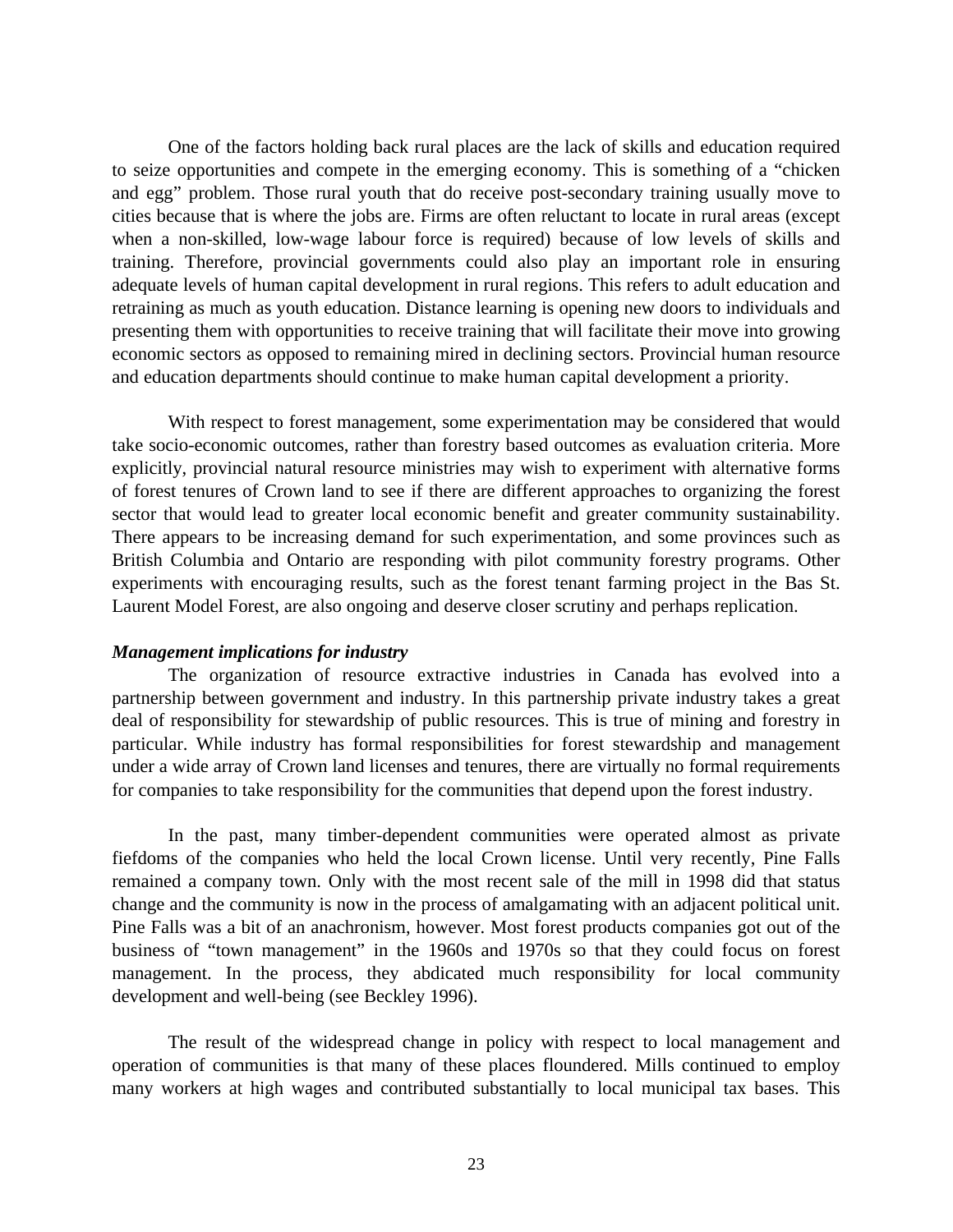allowed timber communities to sometimes "buy their way out of problems." Other factors that contribute to community sustainability, however, such as volunteerism, entrepreneuriship, and strong local leadership were lacking and this deficiency is in part due to the legacy of paternalistic corporate control of timber communities in the early and middle parts of the last century.

From a broad perspective - one that encompasses corporate policy and community policy -the challenge is to strike a balance between corporate contributions to community sustainability and what some might view as corporate "meddling" in community affairs. A number of suggestions for industry have already been laid out in another publication (Beckley and Reimer 1999). Many of the recommendations and suggestions are drawn from observations made in our NCE case study communities. Since they contribute to the discussion on how to find that balance and the appropriate degree and type of corporate intervention to support community sustainability they are presented in an abbreviated version below.

- Actively support and sponsor human capital development. Companies typically have supported work related training and technical skills upgrading for its labour force. Our suggestion is to expand their support to include active support for adult education more broadly in their labour force (e.g. not simply technical competence). This is due in part to the fact that many older employees by-passed opportunities for university or other more general forms of post-secondary education in order to take jobs at the mill. Secondly, we recommend companies support adult education for the entire community, not just for their labour force. A community with a diverse set of skills and abilities will be better equipped to deal with social and economic change in the future.
- Actively support programs that nurture a healthy population. A healthy community means a healthy labour force. Promoting health early in life will create significant savings down the road if unhealthy activities are less a part of local culture. Smoking, drinking, drug use, as well as exercise, and attention to nutrition are all learned behaviours and companies can promote greater productivity in their own workforce and more sustainable communities by supporting healthy lifestyles in their host communities.
- Actively support and sponsor leadership development. Leadership is a unique form of human capital. Some consider it to be innate, but it is also a learned behaviour. In the past, companies preferred ignorant and docile local populations. Companies wouldn't think of developing leadership skills in their wage labour force for fear that those tools would be turned against them in collective bargaining. Today, leadership means team building skills, self-actualization and personal development that will encourage people to solve their own problems, either on the job or in their communities, rather than looking for external solutions. Again, companies should support leadership training both within their labour force and within the community more broadly. This can be done through sponsoring workers to take leadership training courses, by bringing such seminars and workshops into the mills and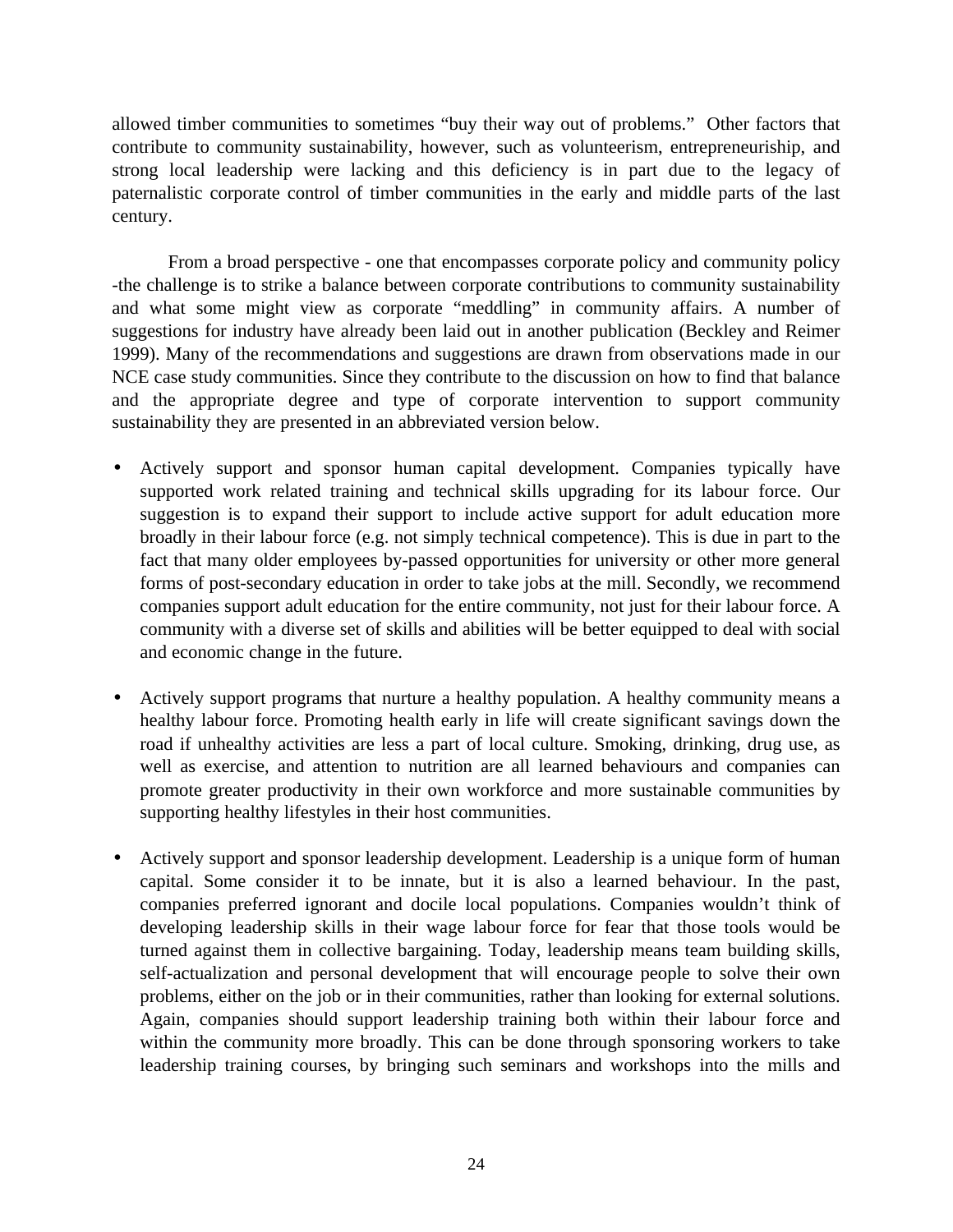making them available to other community members, by offering matching funds for starting up local community groups, or sponsoring mentoring programs for potential leaders.

- Encourage entrepreneurship. Historically, companies had the same reluctance in developing business skills among their labour force and leadership skills. They did not want to lose good people. Today, modern mills require fewer and fewer workers, but wages in those industries remain quite high. This means that the capital accumulated by mill families could be turned into small business start-up funds. This should be encouraged. One of the challenges faced by many of our case study communities (Hinton, Pine Falls, Peace River and Queens to name a few) is the decline of the local commercial sectors. Supporting rather than stifling small business development will create a more balanced, diversified local economy. A place where people will want to come to live and to stay. Labour mobility has always been a concern of industry. Creating sustainable communities is the logical path to take to create a stable, committed labour force.
- Help those least able to help themselves. We found in our case study communities that there was often a wide distribution of the benefits of resource extractive activities. Many associate small rural towns with a more egalitarian social structure, but particularly in industrial pockets in remote rural areas (e.g. mill towns), there are often large gaps with some of our indicator variables between those employed in the mills and those employed in the service or other sectors. Traditionally mills have contributed to the community in ways that have supported their workforce. Often this has merely widened the gap. Targeting the above recommendations regarding leadership development, entrepreneurship and human capital development across the whole community will help alleviate the gap between mill families and non-mill families. As well, companies should provide other types of direct support to institutions in their host communities that benefit those most in need. For instance, rather than supporting youth hockey or the local ATV or snowmobile club (activities that mill employees may be actively involved in), support women's shelters, food banks, employment re-training programs, meals on wheels or other similar activities. Initiatives that benefit seniors, single mothers, the unemployed and permanently disabled will make communities better places to live and in the long run contribute to more stable labour forces for industry. If the quality of life is high in a given place, people are more likely to stay.
- Provide all the above services and support to the entire impact area of the mill. Throughout Canada, mills usually draw their wood from a wide area. In the western boreal forest it is not uncommon for a Crown license to encompass millions of hectares, within which dozens of communities exist. In the past, mills have focused their community development efforts in the communities in which their processing facilities existed. Once again, this concentrates wealth rather than disperses it. The result will be internal regional inequality. Companies are increasingly realizing that their responsibility on the community side does not end at the town line of community where their mill is located. Hopefully, this trend will continue.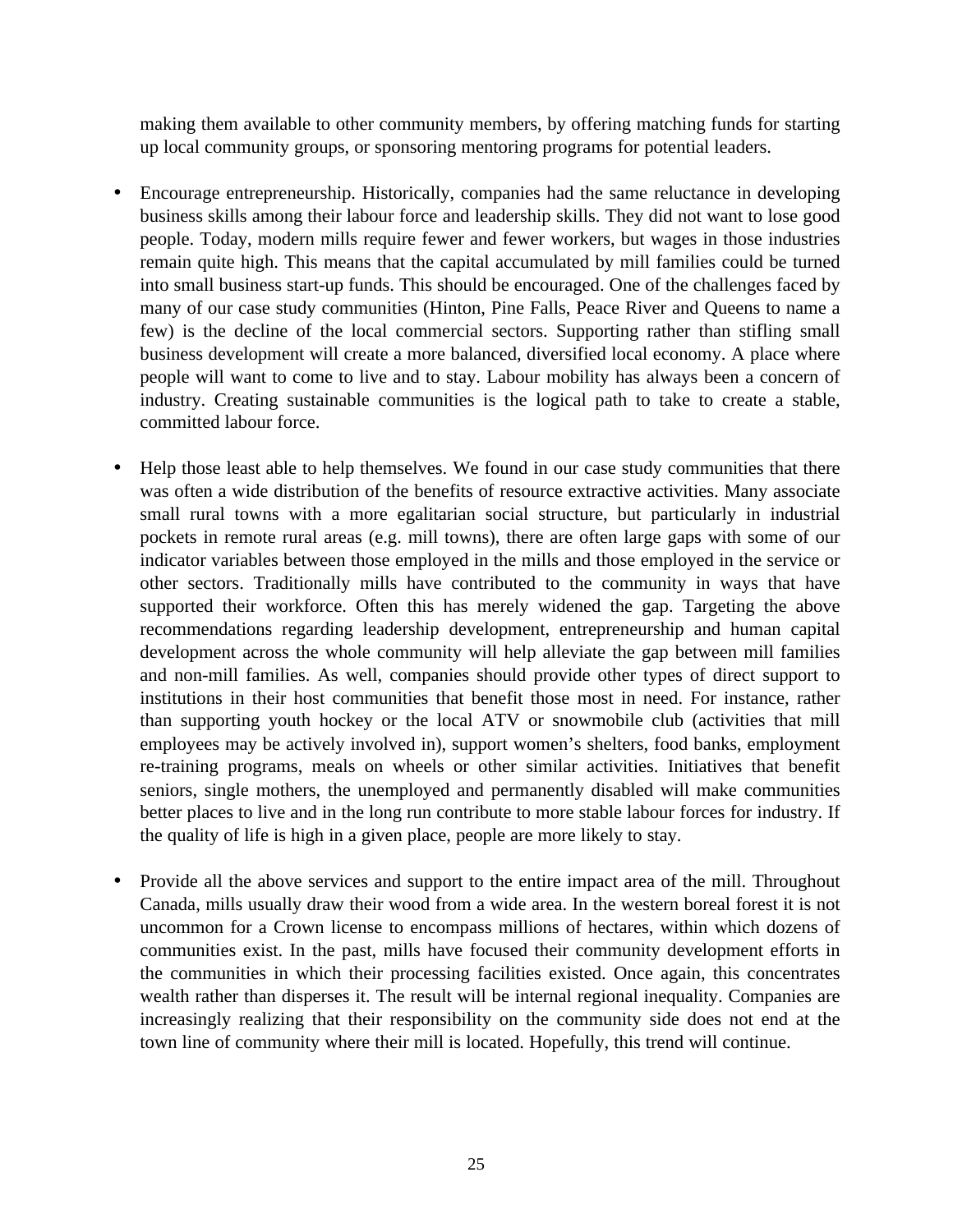#### *Management implications for communities*

There are a number of management implications for rural communities that we draw from our work. The field work allowed us to view a number of communities struggling with changing global and local conditions. Sometimes communities feel helpless with respect to exogenous change that they view as inexorable. In fact, there are a number of things communities can do to help themselves. Unfortunately, a culture of helplessness has evolved in some communities and people expect either government or traditional industries to tackle community-wide problems. In this era of scaled-down governments and increasingly global industries, communities must be prepared to take on more responsibility for their own wellbeing.

Our research bears out the relative advantage of having a diversified local economy. While most communities realize this, many that are heavily vested in traditional resource sectors do not. Some communities' vision of possible futures are clouded by historical dependencies. Their strategy for economic diversification involves attracting businesses that support or supply traditional commodity producers. The problem with this strategy is that when orders for pulp go down, the pulp mills' orders for chemicals, machinery, and business services go down as well. Communities need to identify economic diversification strategies that compliment rather than compete with existing strengths. Examples of complimentary economic activities would involve businesses that use a different resource base, or that do not compete directly with a similarly trained labour force (e.g. software designers rather than pipe-fitters).

The "chicken/egg" problem with respect to the local skills development and economic diversification has already been referenced. It would not be wise for small communities in rural Nova Scotia or in the northern prairie provinces to invest a great deal of effort in turning their youth into computer programmers in the hope that some information technology firm will locate in their community. The labour embodied in those youths is more mobile than the industries, and therefore, more often than not those newly trained young people will go to where the jobs are, and not wait until the jobs come to their home town. Jobs may come to smaller, metro-adjacent rural places if those communities invest in the proper infrastructure. In the new economy, that infrastructure includes things like fibre optic links, cleaner and cheaper sources of energy (natural gas, thermal power). It also involves social and institutional infrastructure that will create a high quality of life and make a given rural locale a desirable place to reside – good pediatric care, a good school system, and the like. That type of infrastructure will likely attract young families to an area. That sort of infrastructure, the social infrastructure, will be more likely to attract young, educated entreprenurial individuals and families that the construction of another industrial park. Educators and community developers need to continue to keep an eye toward how the global economy is developing and train youth and retrain adults so that they can compete in future, not current labour markets. Eventually, if people are sufficiently attached to where they grew up, and opportunities to apply their skills and knowledge emerge in such a place, more people will stay, or if they have left, some may return.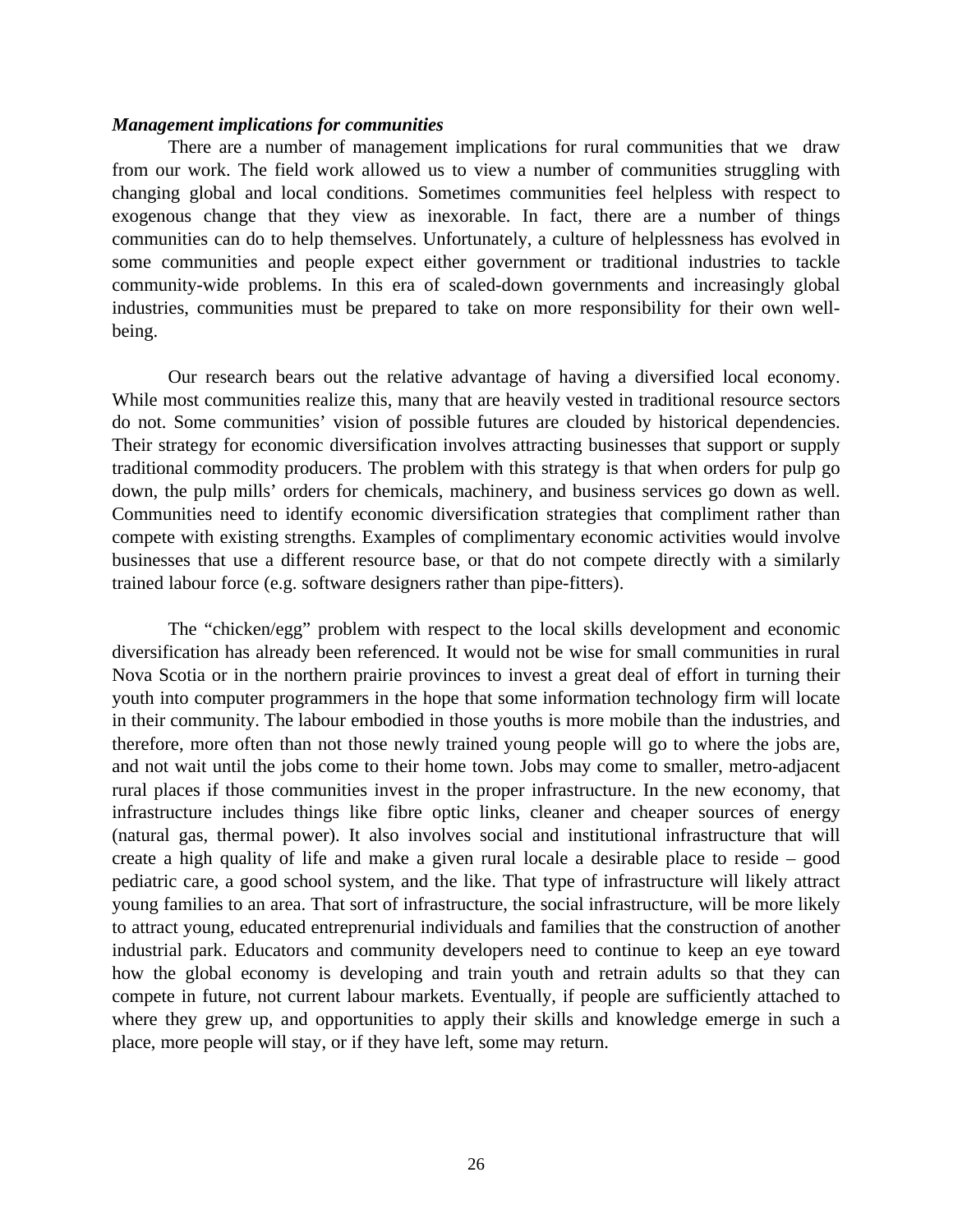Another recommendation for communities is to lobby resource management agencies for access or control to publicly owned natural resources. The movement toward co-management in fisheries, forestry and wildlife management is emerging slowly, but with positive results. The demand for more local control is a function of perceived mis-management of resources by government in the past (e.g. the cod fishery) and by the perception that local places no longer benefit as much as they once did from their surrounding resource endowments. In forestry, there are fewer jobs, and they are located further away, and as people watch the log trucks leave, they wonder how the wealth represented in the load might benefit their community were it processed locally. In order for communities to make a strong case that they should have more access or control over local Crown resources, they need to demonstrate resource management capacity. Once again, the issues of available local human capital and community development are linked.

### **CONCLUSION**

Canadian society is increasingly looking to its forests to provide a broad range of values and benefits. Where we once looked to forests primarily for fibre and employment from extracting and processing that fibre, we now look for recreational opportunities, subsistence goods, tourism-based economic development, as well as spiritual connections, heritage values, social meaning, and aesthetics. As science provides greater understanding of ecosystem dynamics, society increasingly recognizes important ecological functions that forests provide such as clean air and water, biodiversity, carbon sequestration and critical habitat for endangered species.

Sustainability of Canadian forest-dependent communities is predicated on the sustainable management of the forest resources upon which they depend. This holds true whether the dependence is based on fibre use, subsistence use, or aesthetics and recreation/tourism use. Our approach in this study has not been to judge in a dichotomous fashion whether communities are sustainable or not. Rather, we approach the concept of community sustainability as a continuum, with any given community sitting along that continuum. Since many of the indicators of community sustainability are not things that one can index or quantify easily or accurately, we do not rank our case study communities relative to one another. Much of the quantitative data do provide comparisons between communities. While we suggest the direction of trends we feel indicate greater sustainability (higher income, lower poverty, higher education, etc.) there are enough complicating factors, such as income distribution, type of education (bush skills versus formal schooling) that we are not comfortable ranking communities relative to one another. Our qualitative data is really the richer source of data regarding the challenges and opportunities for community sustainability in our case study sites. In the appendix, we provide an assessment of community assets and liabilities with respect to sustainability. Forthcoming work will provide greater detail on each case study community. The individual community reports focus much more on the qualitative, narrative data, and therefore elucidate challenges and opportunities for sustainability for each individual community.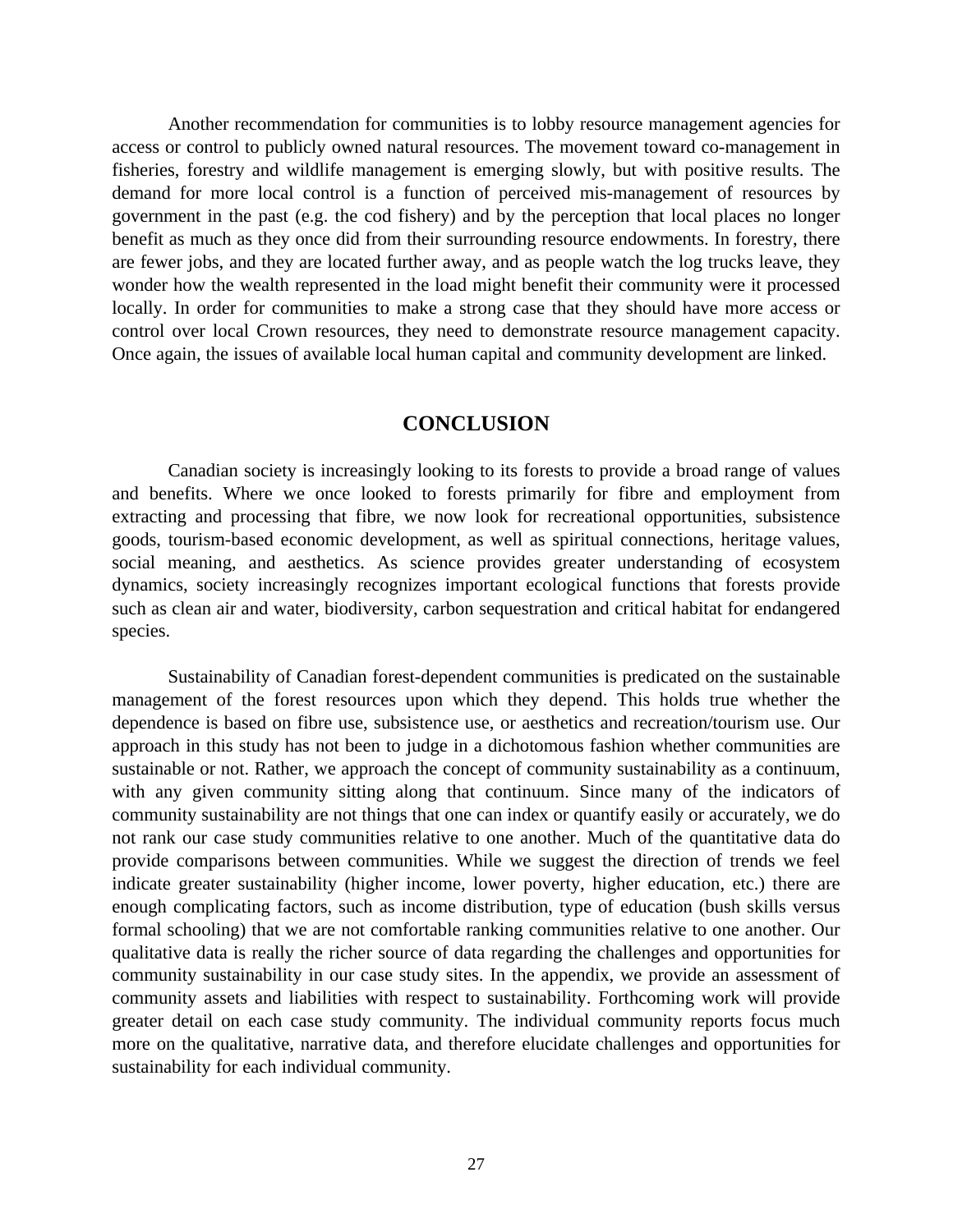There is a wide range of management implications of this research and most are more relevant at the policy level rather than the field level. Our findings lead us to suggest different courses of action for different social and institutional actors. We focus on provincial government, the wood products industry, and communities leaders as these institutional players are central to the creation of sustainable communities. Individual chapters in the forthcoming work will deal with case specific recommendations for Parks Canada, tourism operators, the oil and gas industry, or others where appropriate. Many of the policy issues remain constant, such as economic diversification. We have focused on the different implications for action based on the social or institutional location of the reader.

There are many potential fruitful directions for future work in the area of forest community sustainability. One involves attempting to better quantify and model sectors of the economy that are forest-dependent, but not timber-dependent. This will involve methods to attribute some proportion of the value of tourism and recreation-based activities to the forest, and attempt to determine what proportion of local service sector expenditures are attributable to the presence of local forest resources. In the case of subsistence forest-dependence, the challenge is to refine and improve methods used in Beckley and Hirsch (1997) to quantify the in-kind contributions of the subsistence economy and roll that in to standard accounting. Another challenge for social science researchers working in the area of community sustainability is to link sociological variables with ecological variables in ways that allow us to better understand the assumed links between forest health and community health. To date such linkages have been weak, in part because there is so much statistical "noise" going on in models that attempt to quantify community sustainability.

#### **REFERENCES**

- Beckley, Thomas M. 1995. Community stability and the relationship between economic and social well-being in forest-dependent communities. *Society and Natural Resources*. 8(3):261-266.
- Beckley, Thomas M. 1996. Pluralism by default: Community power in a paper mill town. *Forest Science.* 42(1):35-45.
- Beckley, Thomas M.. 1998. The nestedness of forest-dependence: A conceptual framework and empirical exploration. *Society and Natural Resources* 11(2):101-120.
- Beckley, Thomas M. and Tracy M. Burkosky. 1999. Social indicator approaches to assessing and monitoring forest community sustainability. Information Report Series of the Northern Forestry Centre, Canadian Forest Service, Edmonton, Alberta. NOR-X-360.
- Beckley, Thomas M., and Brian Hirsch. 1997. Subsistence and non-industrial forest use in the Lower Liard Valley. Information Report Series of the Northern Forestry Centre, Canadian Forest Service, Edmonton, Alberta. NOR-X-352.
- Beckley, Thomas M. and William A. Reimer. 1999. AHelping communities help themselves: Industry-community relations for sustainable forest-dependent communities,@ *The Forestry Chronicle*. 75(5):805-810.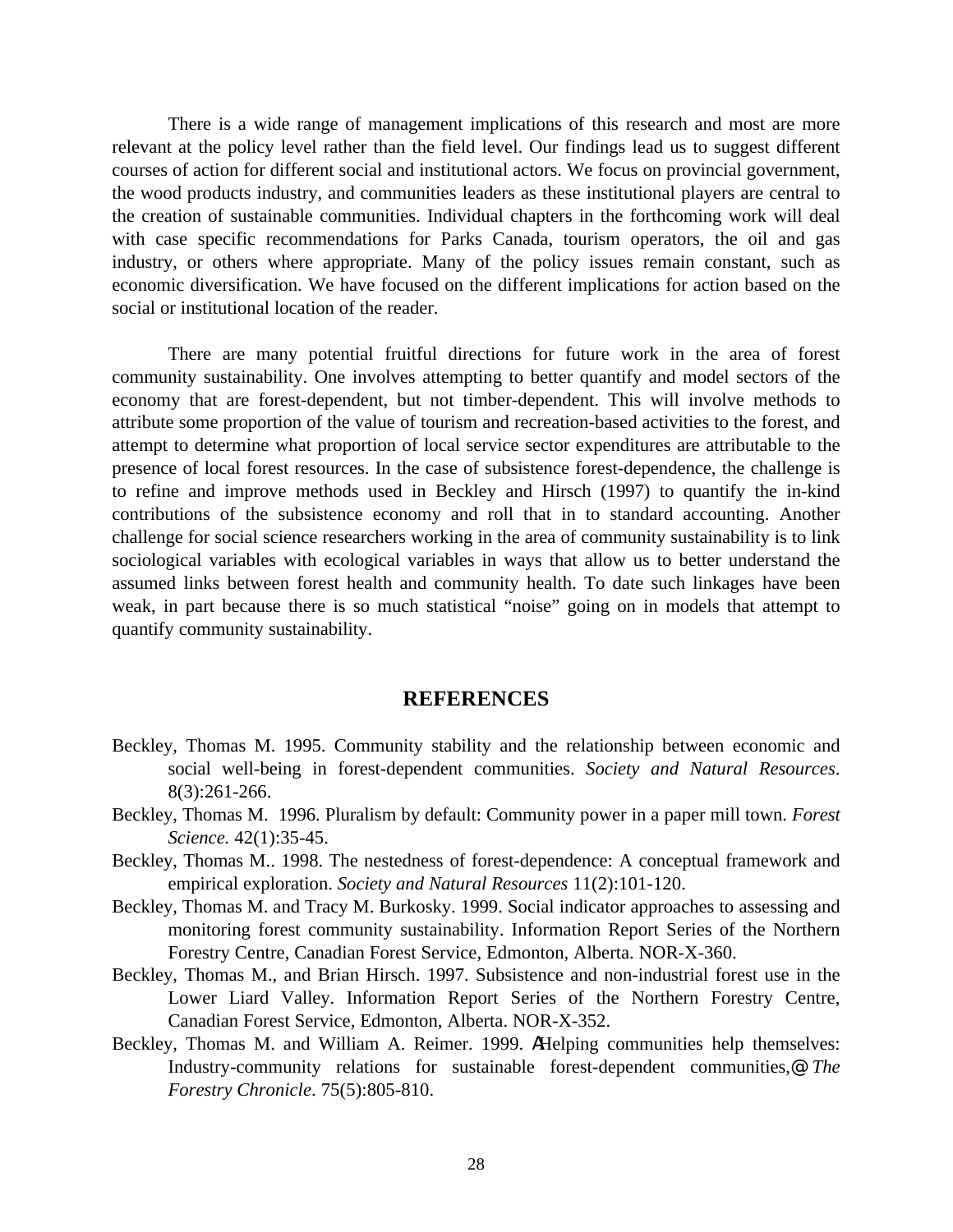- Burdge, Rabel J. A conceptual approach to social impact assessment. Middleton, WI. Social Ecology Press.
- Canadian Council of Forest Ministers. 1997. Criteria and indicators of sustainable forest management in Canada: Technical report. Ottawa, ON. Natural Resources Canada.
- Dana, Samuel T. 1918. Forestry and community development. USDA Bulletin 638. Washington, D.C. USDA-Forest Service.
- Freudenburg, William R. 1986. Social impact assessment. *Annual Review of Sociology.* 12:451- 478.
- Freudenburg, William R. 1992. Addictive Economies: Extractive industries and vulnerable localities in a changing world economy. *Rural Sociology*. 57(3):305-332.
- Kaufman, Harold F. and Lois C. Kaufman. 1946. Toward the stabilization and enrichment of a forest community. The Montana Study. Missoula, MT. University of Montana. U.S. Forest Service, Region One.
- Knight, Rolf. 1975. Work camps and company towns in Canada and the U.S.: An annotated bibliography. Vancouver, BC. New Star Books.
- Force, Jo Ellen, and Gary E. Machlis. 1997. The human ecosystem part II: Social indicators in ecosystem management. *Society and Natural Resources* 10: 369-82.
- Natural Resources Canada. 1999. Canadian Forest Service: A future as dynamic as its past. Ottawa, ON. Natural Resources Canada.
- Power, Thomas M. 1996. Lost landscapes and failed economies: The search for a value of place. Washington, D.C. Island Press.
- World Commission on Environment and Development. 1987. Our common future. New York. Oxford University Press.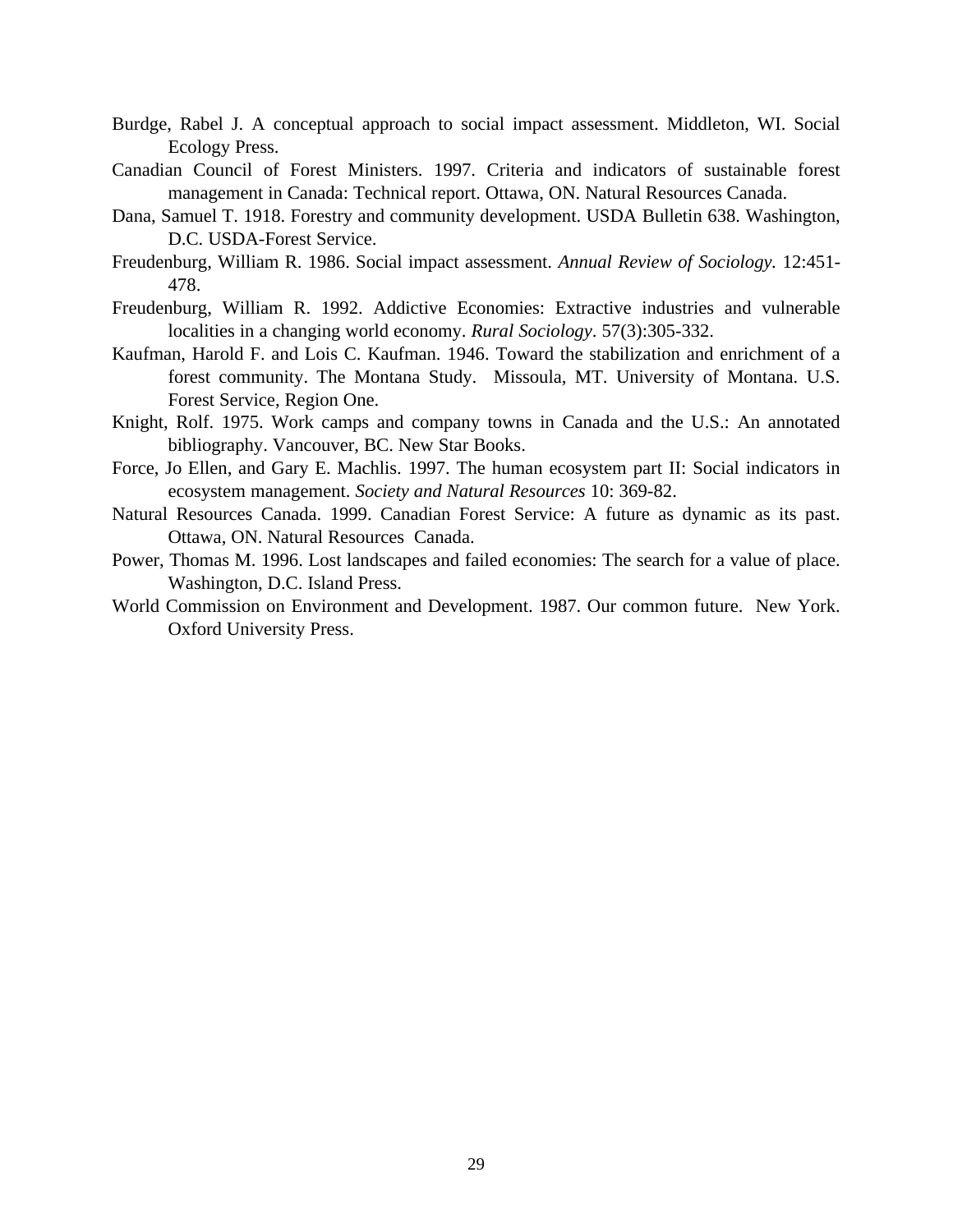| <b>Community</b>                            | <b>Assets</b>                                                                                                                                                                                                                                                                                                                                                                                                                                                                          | <b>Liabilities</b>                                                                                                                                                                                                                                                                                                                                                                                                         |
|---------------------------------------------|----------------------------------------------------------------------------------------------------------------------------------------------------------------------------------------------------------------------------------------------------------------------------------------------------------------------------------------------------------------------------------------------------------------------------------------------------------------------------------------|----------------------------------------------------------------------------------------------------------------------------------------------------------------------------------------------------------------------------------------------------------------------------------------------------------------------------------------------------------------------------------------------------------------------------|
| <b>Queens County,</b><br><b>Nova Scotia</b> | A wealth of natural resources $-$ a large, productive<br>forest area, two very large rivers and salt water<br>access from a series of small and medium-sized<br>ports.<br>A diversified economy. While forest related<br>enterprises comprise a crucial share of the economy,<br>new opportunities are slowly emerging (esp. in<br>tourism employment).<br>Strong loyalty and commitment to the region, to<br>family and the quality of life they provide (mainly<br>among non-youth). | The decline of the commercial sector. Several<br>Queens communities have experienced an erosion<br>of their downtown core associated with an increase<br>in out-shopping.<br>The absence of young people in governance and<br>volunteer activities.<br>The out-migration of youth. Youth do not see<br>much opportunity in the current local labour<br>market                                                              |
| Alma,<br><b>New Brunswick</b>               | A high degree of entrepreneurialism among the<br>local population.<br>Commitment to place. Residents described a strong<br>sense of community which is expressed through<br>high levels of volunteerism and community<br>initiative.<br>Stability associated with the presence of Fundy<br>National Park, an important employer for residents<br>and the basis of the tourist economy.                                                                                                 | A seasonal economy and low wages.<br>Vulnerability to service consolidation. Alma's<br>small size makes the community susceptible to<br>cutbacks and consolidation of essential services.<br>Insufficient infrastructure to cope with the<br>seasonal influx of tourists. Tourism puts undue<br>pressure on the local infrastructure and the<br>community currently does not have the physical<br>infrastructure to match. |

# **Appendix 1: Assets and Liabilities for the 9 Case Study Communities**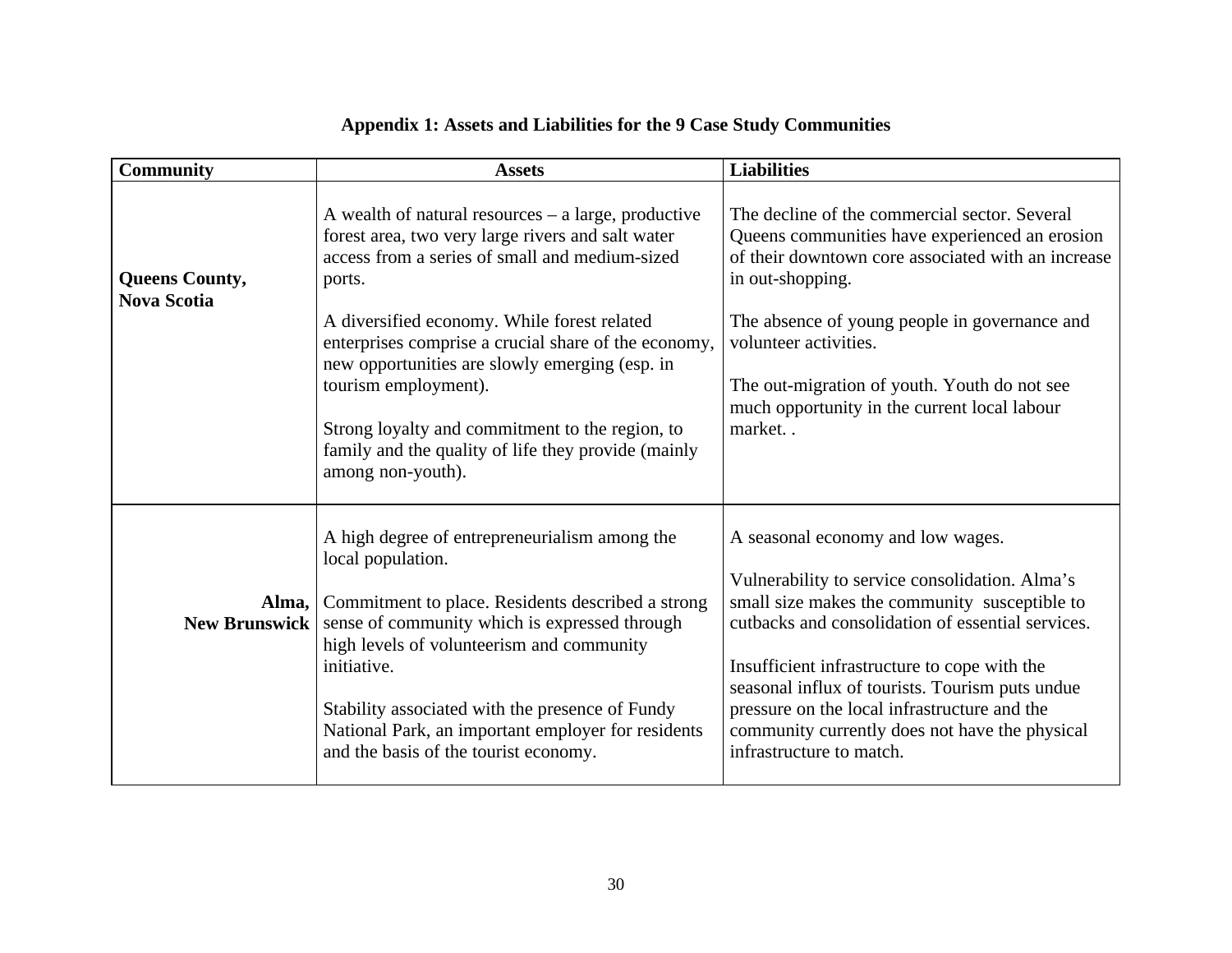| <b>Community</b>                                | <b>Assets</b>                                                                                                                                                                                                                                                                                                                                                                                                               | <b>Liabilities</b>                                                                                                                                                                                                                                                                                                                                                                                                                |
|-------------------------------------------------|-----------------------------------------------------------------------------------------------------------------------------------------------------------------------------------------------------------------------------------------------------------------------------------------------------------------------------------------------------------------------------------------------------------------------------|-----------------------------------------------------------------------------------------------------------------------------------------------------------------------------------------------------------------------------------------------------------------------------------------------------------------------------------------------------------------------------------------------------------------------------------|
| Haut-St-Maurice,<br>Quebec                      | A strong network of community organizations and<br>associations.<br>Leaders active in the social, cultural, economic and<br>political life of the community.<br>The forest itself, in its contribution to the economic,<br>recreational and spiritual life of the local population.                                                                                                                                         | Lack of economic diversification. There is strong<br>economic concentration around the forest sector.<br>Lack of social integration. The community<br>residents in the<br>struggles to keep young<br>well<br>with<br>community<br>as<br>integrating<br>as<br>newcomers.<br>Lack of people willing to take over leadership                                                                                                         |
|                                                 |                                                                                                                                                                                                                                                                                                                                                                                                                             | positions within the community.                                                                                                                                                                                                                                                                                                                                                                                                   |
| <b>Pine Falls/Powerview,</b><br><b>Manitoba</b> | Steady and well-paid employment at the mill.<br>Workers are ensured of a comfortable standard of<br>living.<br>The mill is a major source of revenue for small<br>businesses located in and around these townships.<br>The mill site and woodlands operations brings<br>together people of different (and often divisive)<br>cultural backgrounds into a single community of<br>workers, promoting regional unity and pride | Jobs at the mill are limited mainly to white males<br>who have "put their time in".<br>The business sector is not diverse and<br>entrepreneurialism is weak, in large part due to<br>the historic availability of well-paid mill jobs.<br>Racial and language identity markers continue to<br>divide the communities. This results in a wide<br>range of incomes and considerable variability in<br>material standards of living. |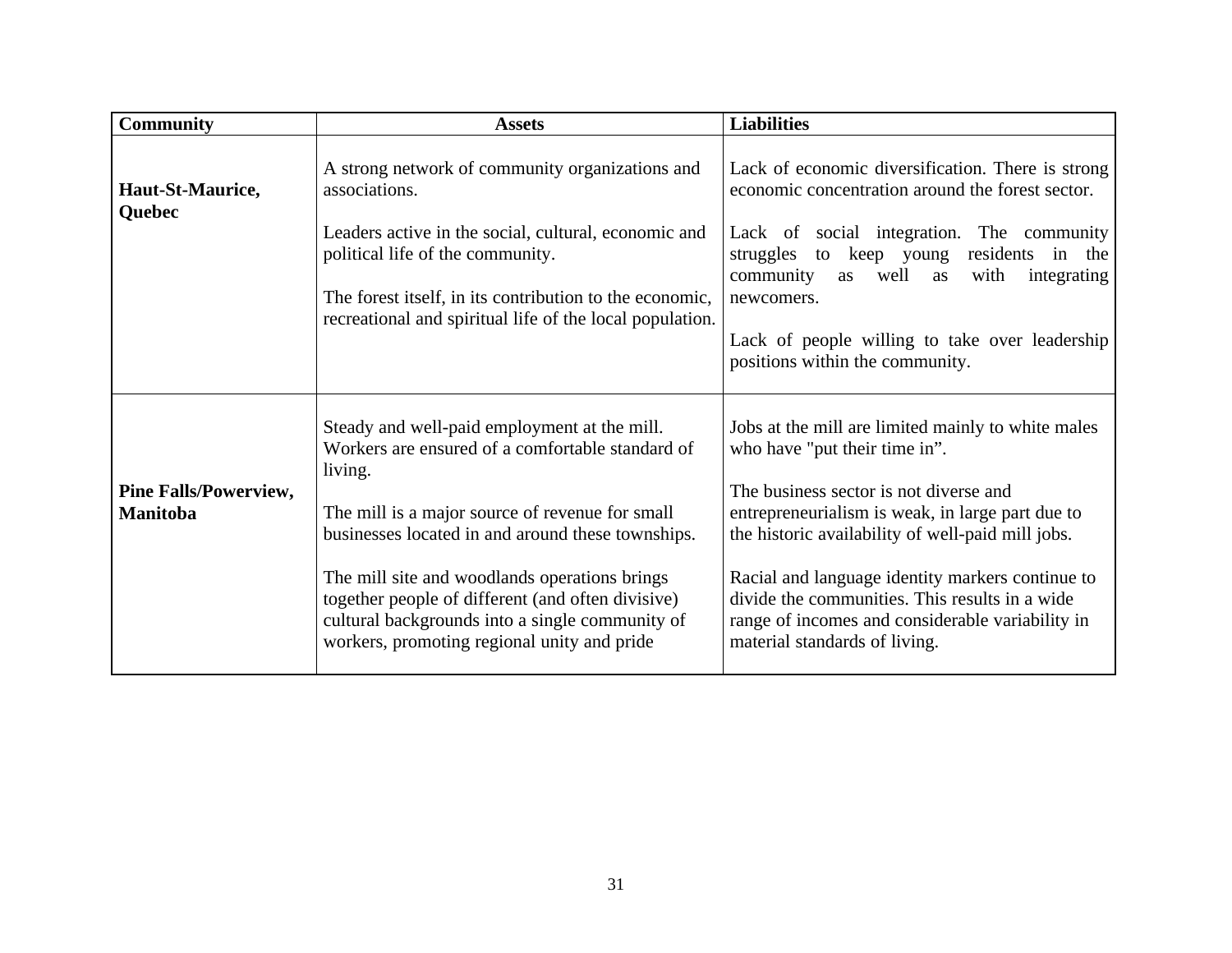| <b>Community</b>          | <b>Assets</b>                                                                                                                                                                                                               | <b>Liabilities</b>                                                                                                                                                                                           |
|---------------------------|-----------------------------------------------------------------------------------------------------------------------------------------------------------------------------------------------------------------------------|--------------------------------------------------------------------------------------------------------------------------------------------------------------------------------------------------------------|
| Peace River,              | Historically strong base as an agricultural<br>community. Peace River's agricultural roots provide<br>a sense of economic and social stability.                                                                             | High migration and mobility has negative<br>implications for the development of social capital.                                                                                                              |
| <b>Alberta</b>            | The diversity of the local economy. Agriculture,<br>forestry and forest products manufacturing, oil and<br>gas, and government services all comprise<br>important sectors of the economy but no single<br>sector dominates. | A recent, precipitous drop in the local retail<br>economy, related to a greater number of retail<br>opportunities in Grand Prairie and limited<br>expansion possibilities in Peace River's<br>downtown core. |
|                           | A well-connected (vertically integrated) political<br>and economic leadership appears to provide<br>considerable and far-reaching political and financial<br>strength.                                                      | A concentrated power structure of local political<br>and economic elites. Although this group can<br>capture resources, they can also limit the scope of<br>issues and concerns that are addressed.          |
| Hinton,<br><b>Alberta</b> | A abundance of natural resources that has been the<br>primary source of wealth generation in the<br>community for half a century.<br>A high material standard of living. The combination                                    | Lack of integration between different resource<br>based activities. Non-local actors have significant<br>influence and local input in decision-making is<br>limited.                                         |
|                           | of low unemployment and high incomes has<br>resulted in a high level of material affluence.<br>The people. Hinton is a young community.<br>Employment figures indicate a willingness and                                    | Gap between "haves" and "have-nots". High-<br>wage earners tend to be males, while women are<br>often dependent on their husbands for economic<br>security.                                                  |
|                           | ability of the population to participate in the local<br>economy.                                                                                                                                                           | High mobility rates and a frequent population<br>turnover inhibits the development of community<br>institutions and a vibrant volunteer sector.                                                              |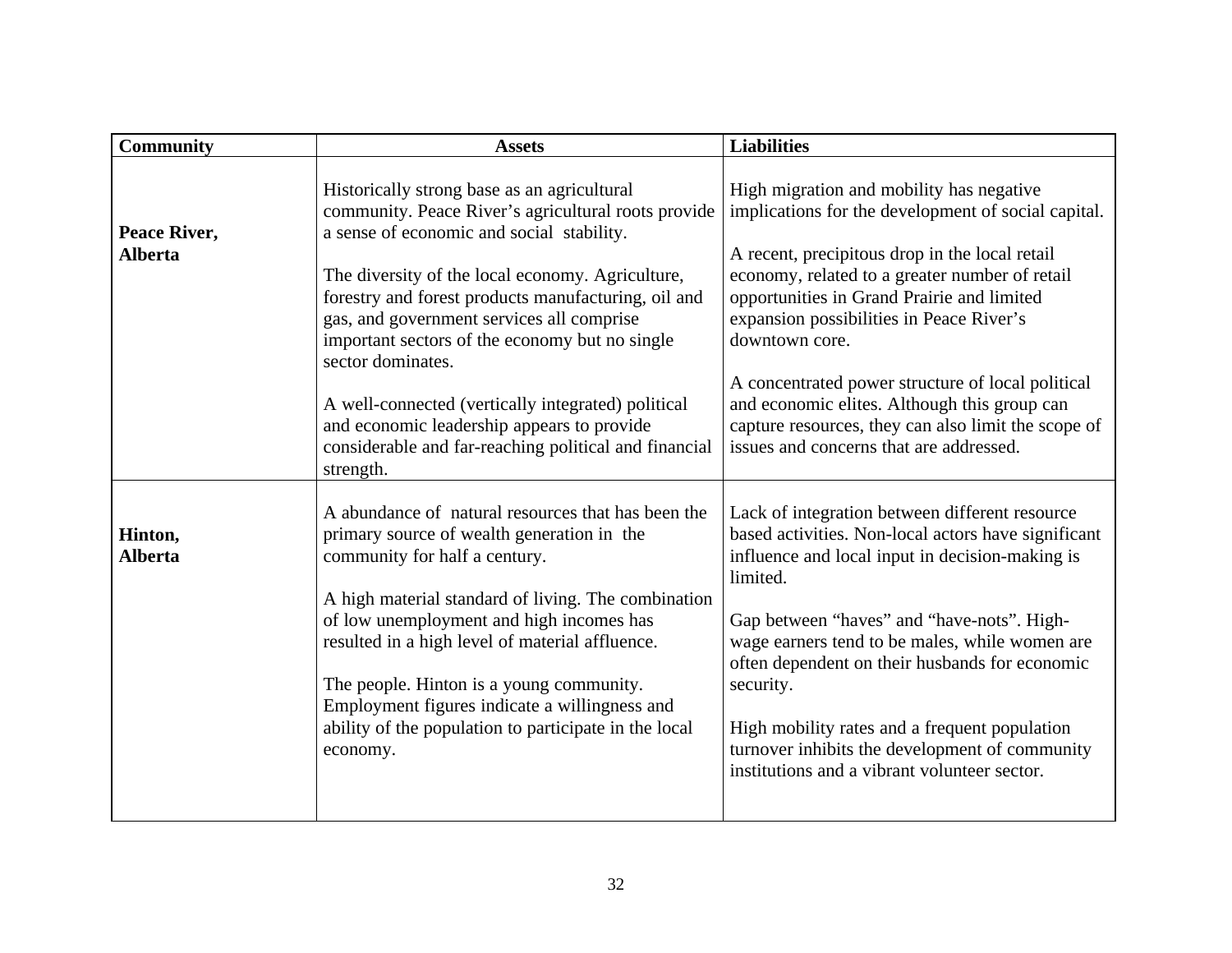| <b>Community</b>                                        | <b>Assets</b>                                                                                                                                                                                                                                                                 | <b>Liabilities</b>                                                                                                                                                                                                                                                                   |
|---------------------------------------------------------|-------------------------------------------------------------------------------------------------------------------------------------------------------------------------------------------------------------------------------------------------------------------------------|--------------------------------------------------------------------------------------------------------------------------------------------------------------------------------------------------------------------------------------------------------------------------------------|
| Jasper,<br><b>Alberta</b>                               | Ability to generate wealth from its natural resource<br>base without "consuming" that resource base.<br>Attachment and strong emotional commitment to                                                                                                                         | Lack of social cohesion. The high turnover in the<br>local population, annual influx of temporary<br>residents and visitors inhibits the development of<br>community.                                                                                                                |
|                                                         | the place, not only by its populace, but by the entire<br>nation (national park) and the international<br>community (UNESCO World Heritage Site).                                                                                                                             | External interest in and attachment to the place<br>reduces Jasper residents capacity to determine<br>their own destiny. Parks Canada sets policy, not a                                                                                                                             |
|                                                         | Extremely high human capital. Unique among rural<br>Canadian communities in its high percentage of<br>university educated residents and low percentage<br>with less than high school.                                                                                         | municipal council.<br>Escalating real estate prices threaten the continued<br>existence of a resident middle class.                                                                                                                                                                  |
| <b>Fort Providence,</b><br><b>Northwest Territories</b> | Commitment to place. The people in Fort<br>Providence have strong connections to the<br>community, the land and to their culture.<br>The local leadership. Leaders are well-respected and<br>are thought to consider the interests of the<br>community when making decisions. | Social pathologies such as drinking, violence,<br>apathy and low self-esteem continue to be<br>problems in Fort Providence.<br>Competing land uses. Despite low population<br>density, hunters, tourism outfitters, and resource<br>extraction companies share different visions for |
|                                                         | Plentiful natural resources. Fort Providence has vast<br>resources, both renewable and non-renewable.<br>There is potential for the expansion of many natural<br>resource activities.                                                                                         | how the area's resources should be used.<br>A lack of formal human capital. There are few<br>people with the formal education to take on more<br>highly-skilled jobs.                                                                                                                |